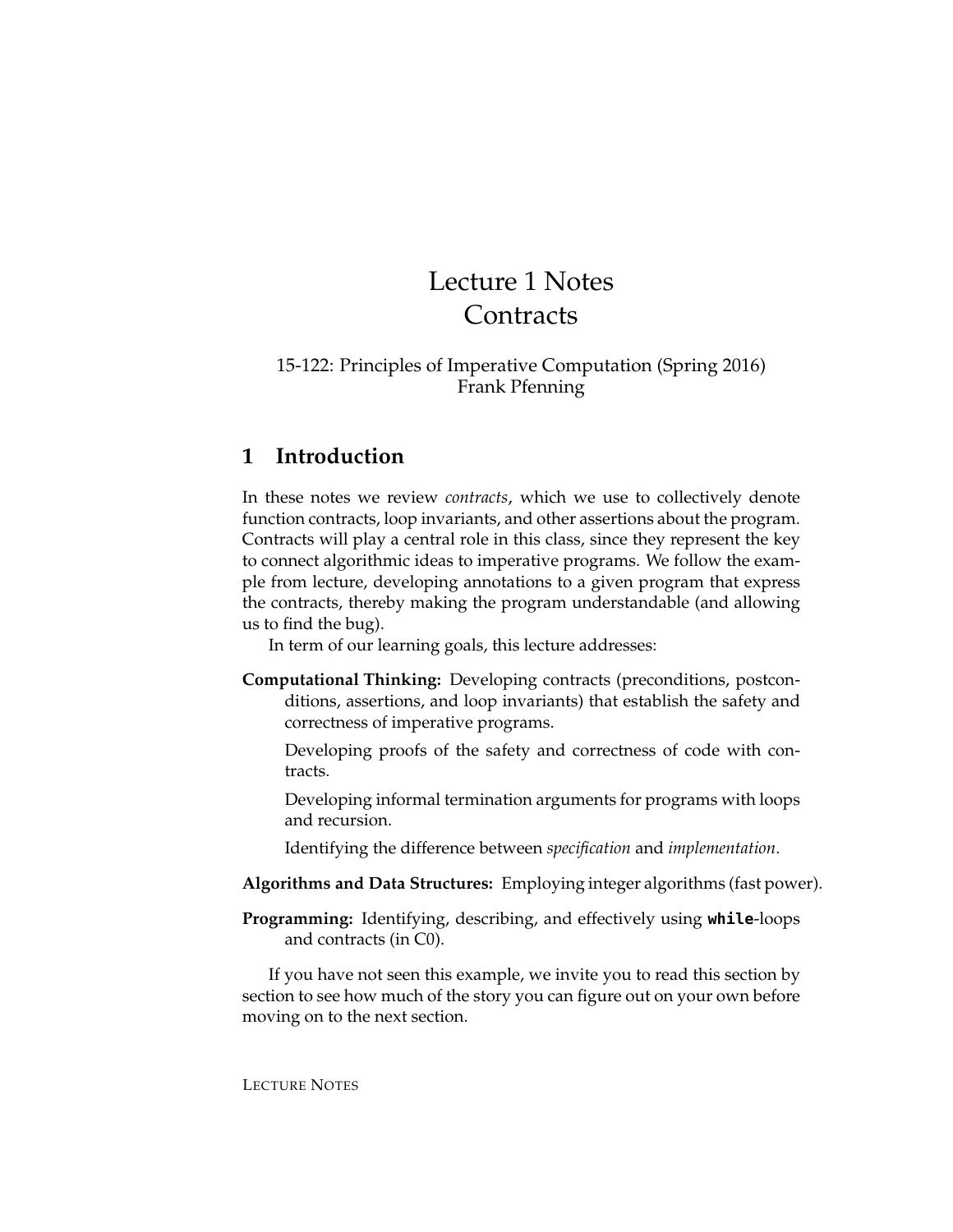## **2 A Mysterious Program**

You are a new employee in a company, and a colleague comes to you with the following program, written by your predecessor who was summarily fired for being a poor programmer. Your colleague claims he has tracked a bug in a larger project to this function. It is your job to find and correct this bug.

```
1 int f (int x, int y) {
2 \quad \text{int } r = 1;3 while (y > 1) {
4 if (y % 2 == 1) {
5 \t r = X * r;6 }
7 X = X * X;8 y = y / 2;
9 }
10 return r * x;
11 }
```
Before you read on, you might examine this program for a while to try to determine what it does, or is supposed to do, and see if you can spot the problem.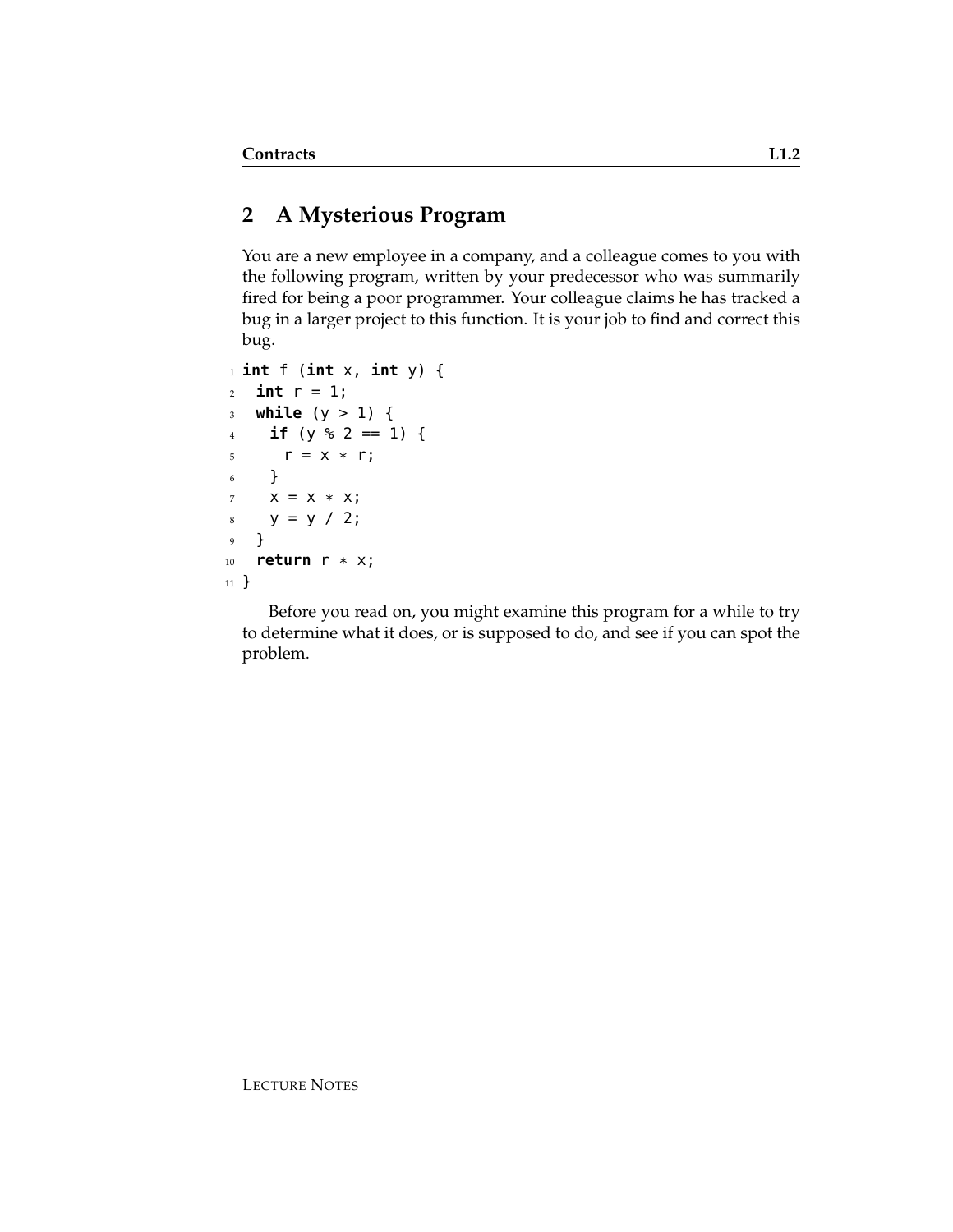# **3 Forming a Conjecture**

The first step it to execute the program on some input values to see its results. The code is in a file called mystery.c0 so we invoke the coin interpreter to let us experiment with code.

```
% coin mystery.c0
```

```
C0 interpreter (coin) 0.3.3 'Nickel'
Type '#help' for help or '#quit' to exit.
-->
```
At this point we can type in statements and they will be executed. One form of statement is an expression, in which case coin will show its value. For example:

 $--> 3+8;$ 11 (**int**) -->

We can also use the functions in the files that we loaded when we started coin. In this case, the mystery function is called f, so we can evaluate it on some arguments.

```
\leftarrow > f(2,3);
8 (int)
\rightarrow f(2,4);
16 (int)
\leftarrow > f(1,7);
1 (int)
\leftarrow > f(3,2);
9 (int)
-->
```
Can you form a conjecture from these values?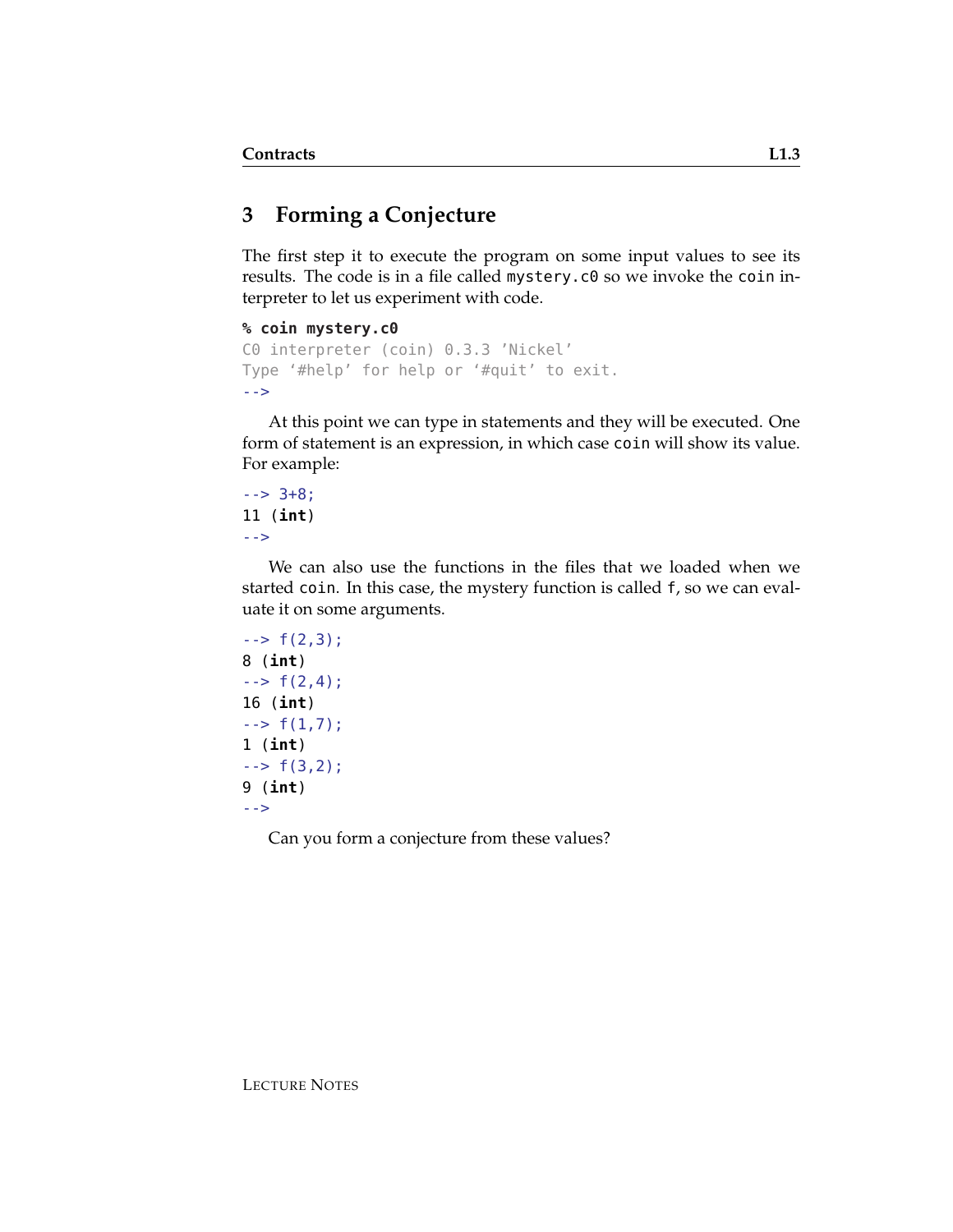From these and similar examples, you might form the conjecture that  $f(x, y) = x^y$ , that is, x to the power y. One can confirm that with a few more values, such as

 $\leftarrow$  > f( $-2,3$ ); -8 (**int**)  $\leftarrow$  > f(2,8); 256 (**int**)  $\leftarrow$  > f(2,10); 1024 (**int**) -->

It seems to work out! Our next task is to see why this function actually computes the power function. Understanding this is necessary so we can try to find the error and correct it.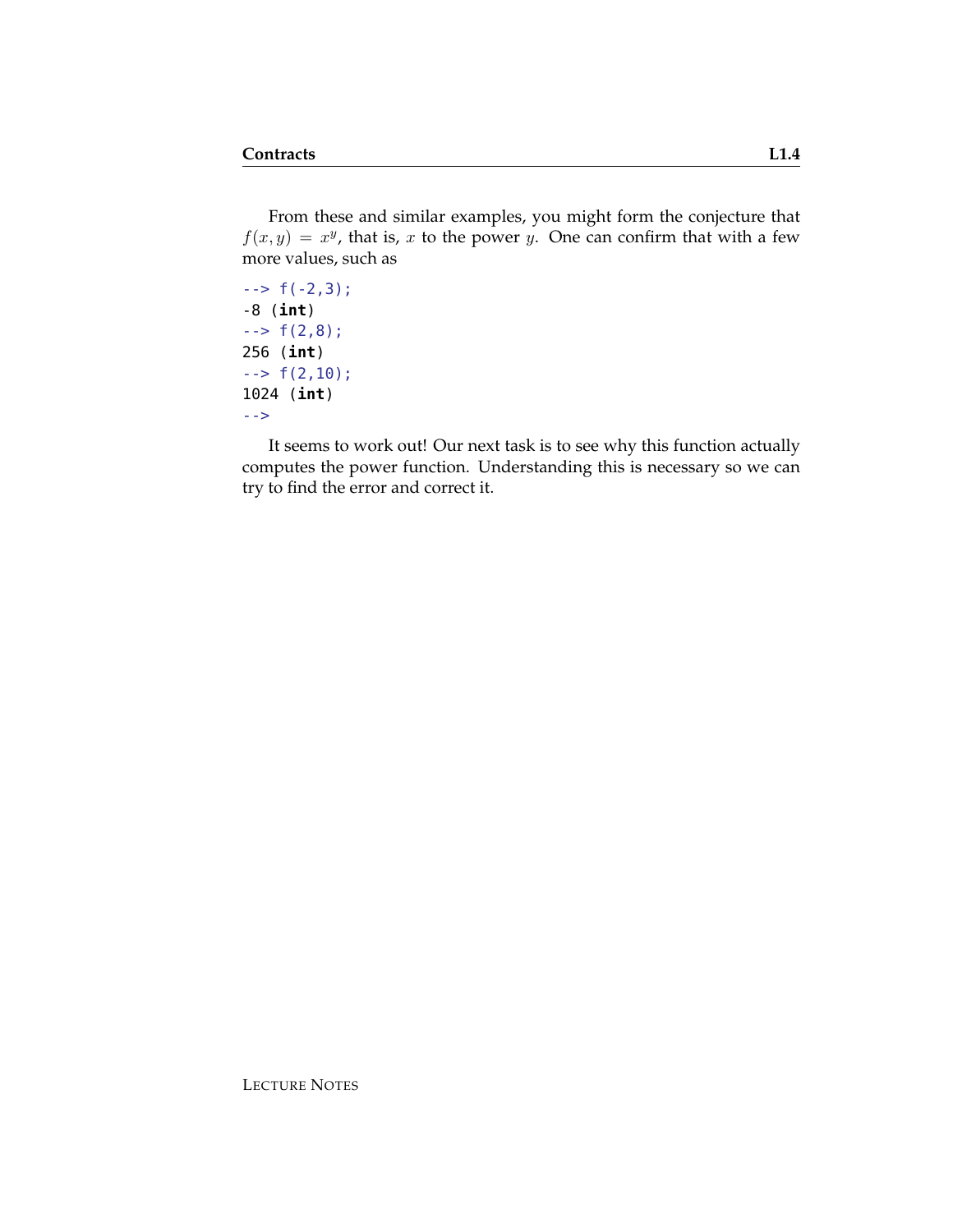### **4 Finding a Loop Invariant**

Now we start to look inside the function and see how it computes.

```
1 int f (int x, int y) {
2 int r = 1;
3 while (y > 1) {
4 if (y % 2 == 1) {
5 \t r = X * r;6 }
7 \times = X * X;8 \quad y = y / 2;9 }
10 return r * x;
11 }
```
We notice the conditional

 $4$  **if** (y % 2 == 1) {  $5 \t r = X * r;$ <sup>6</sup> }

The condition tests if y modulo 2 is 1. For positive y, this is true if y is odd. We also observe that in the loop body,  $y$  must indeed be positive so this is a correct test for whether  $y$  is odd.

Each time around the loop we divide  $y$  by 2, using integer division (which rounds towards 0). It is exact division if y is even. If y starts as a power of 2, it will remain even throughout the iteration. In this case  $r$ will remain 1 throughout the execution of the function. Let's tabulate how the loop works for  $x = 2$  and  $y = 8$ . But at which point in the program do we tabulate the values? It turns out generally the best place for a loop is *just before the exit condition is tested*. By *iteration 0* we mean when we enter the loop the first time and test the condition; *iteration 1* is after the loop body has been traversed once and we are looking again at the exit condition, etc.

| iteration | $\boldsymbol{x}$ | $\boldsymbol{y}$ |  |
|-----------|------------------|------------------|--|
|           | $\cdot$          | 8                |  |
|           |                  |                  |  |
|           | 16               | ')               |  |
|           | 256              |                  |  |

After 3 iterations,  $x = 256$  and  $y = 1$ , so the loop condition  $y > 1$  becomes false and we exit the loop. We return  $r * x = 256$ .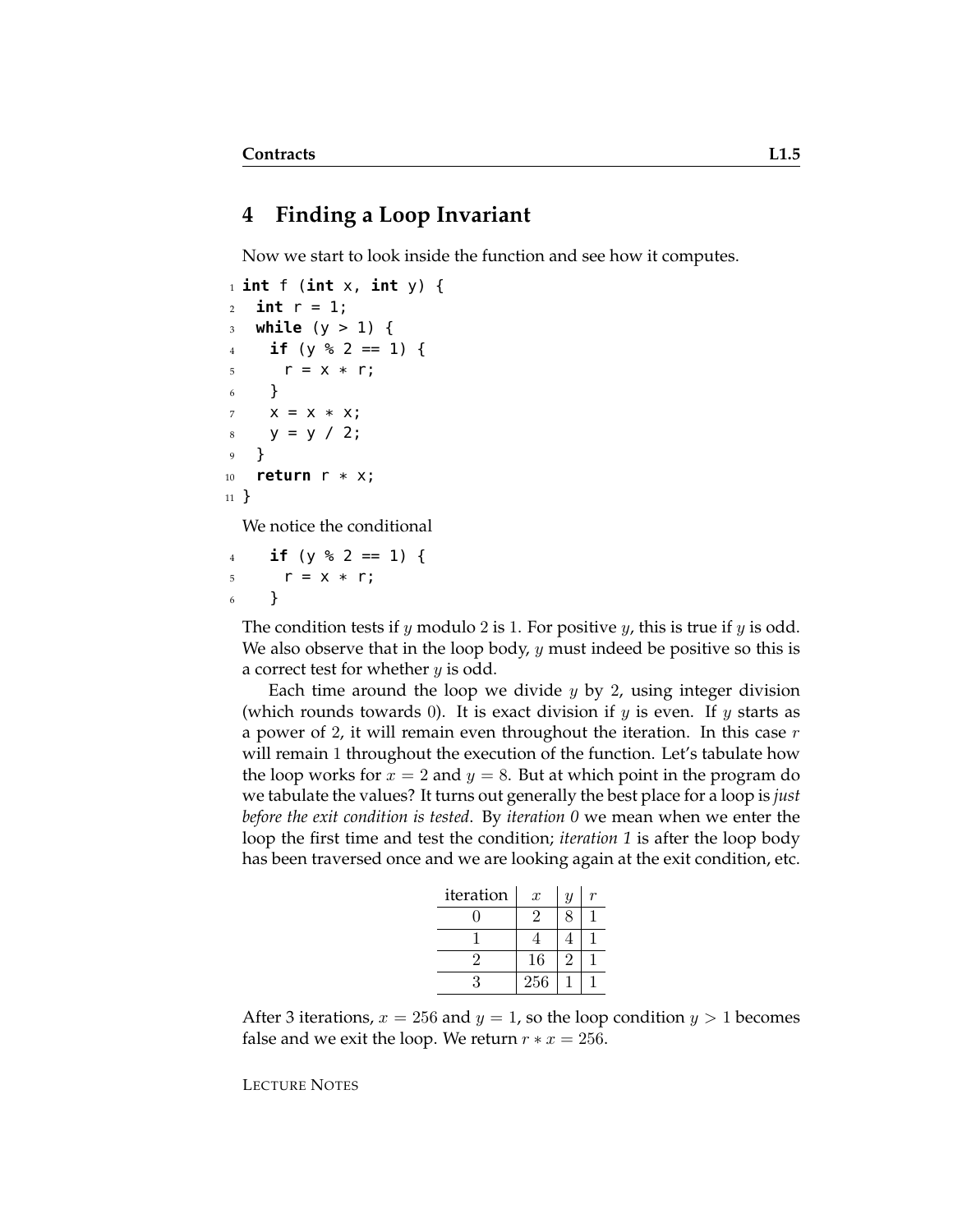To understand *why* this loop works we need to find a so-called *loop invariant*: a quantity that does not change throughout the loop. In this example, when y is a power of 2 then r is a loop invariant. Can you see a loop invariant involving just  $x$  and  $y$ ?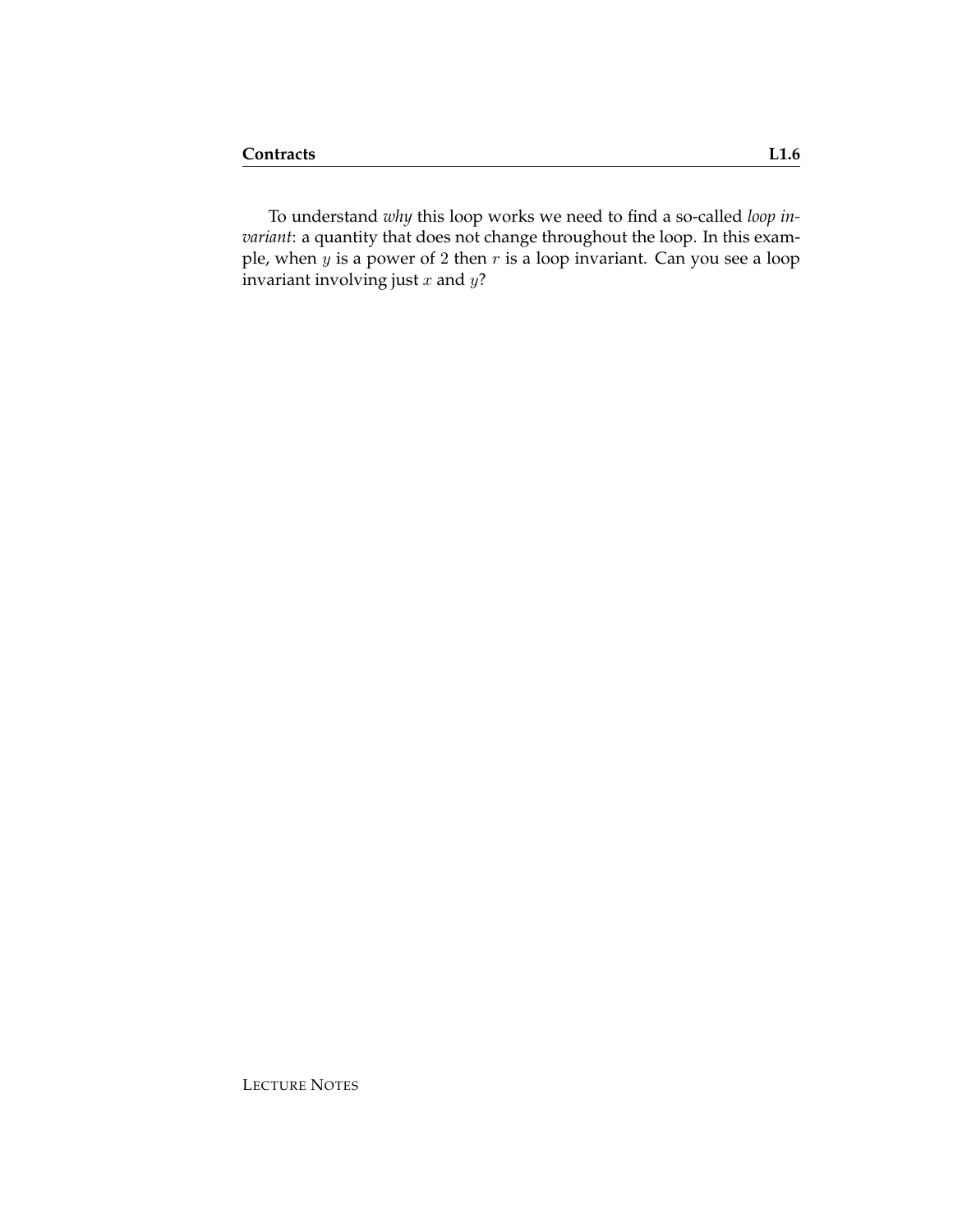Going back to our earlier conjecture, we are trying to show that this function computes  $x^y$ . Interestingly, after every iteration of the loop, this quantity is exactly the same! Before the first iteration it is  $2^8 = 256$ . After the first iteration it is  $4^4 = 256$ . After the second iteration it is  $16^2 = 256$ . After the third iteration, it is  $256^1 = 256$ . Let's note it down in the table.

| iteration | $\boldsymbol{x}$ | Y | r | $x^y$ |
|-----------|------------------|---|---|-------|
|           | '2               | 8 |   | 256   |
|           |                  |   |   | 256   |
|           | 16               | 2 |   | 256   |
|           | 256              |   |   | 256   |

Still concentrating on this special case where  $y$  is a power of 2, let's see if we can use the invariant to show that the function is correct.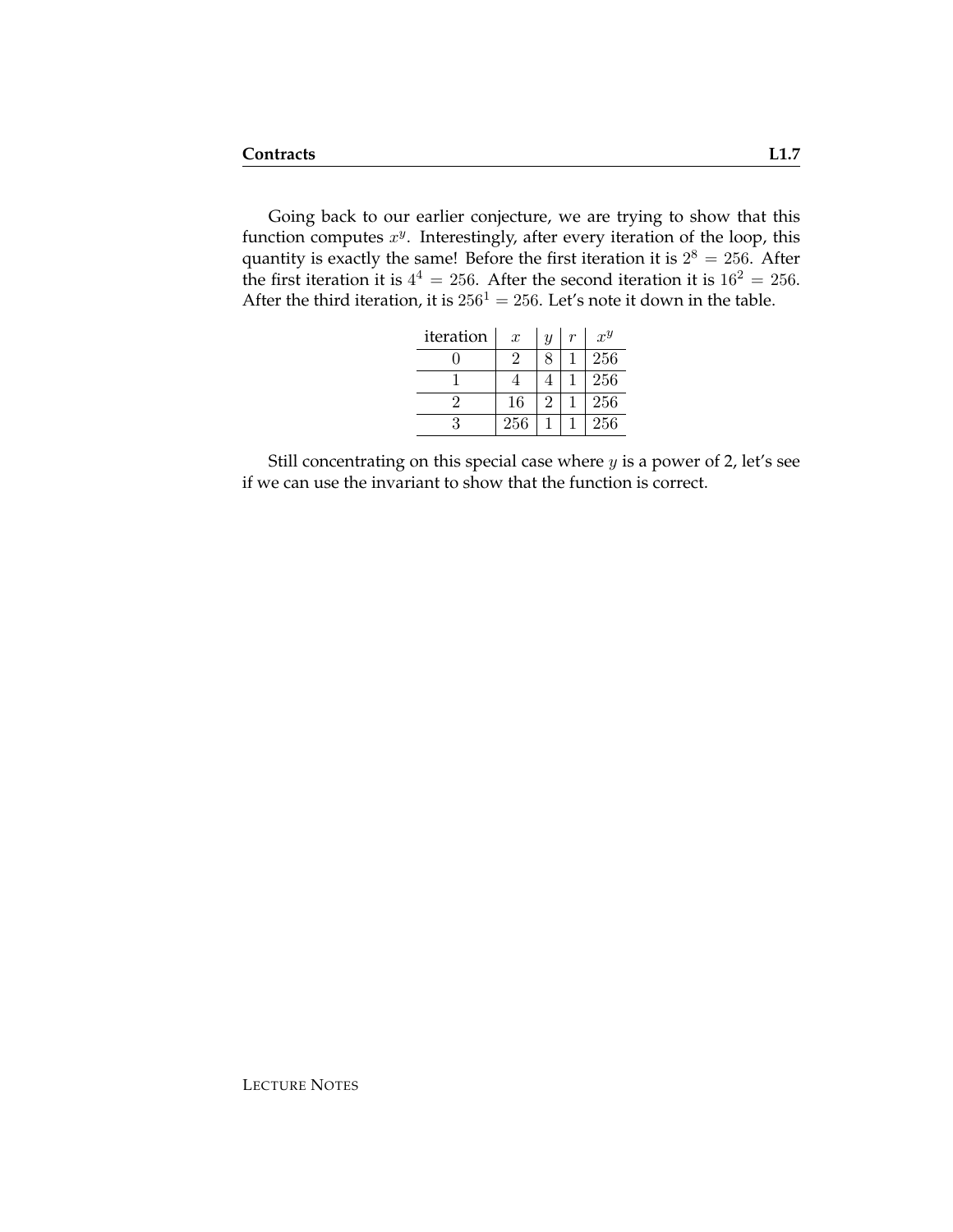#### **5 Proving the Loop Invariant**

To show that the quantity  $x^y$  is a loop invariant, we have to prove that if we execute the loop body once,  $x^y$  before will be equal to  $x^y$  after. We cannot write this as  $x^y = x^y$ , because that is of course always true, speaking mathematically. Mathematics does not understand the idea of assigning a new value to a variable. The general convention we follow is to add a prime (') to the name of a variable to denote its value after an iteration.

So assume we have  $x$  and  $y$ , and  $y$  is a power of 2. After one iteration we have  $x' = x * x$  and  $y' = y/2$ . To show that  $x^y$  is loop invariant, we have to show that  $x^y = x'^{y'}$ . So let's calculate:

|  |                   | $x'^{y'} = (x * x)^{y/2}$ By definition of x' and y' |
|--|-------------------|------------------------------------------------------|
|  | $=$ $(x^2)^{y/2}$ | Since $a * a = a^2$                                  |
|  | $= x^{2*(y/2)}$   | Since $(a^b)^c = a^{b*c}$                            |
|  | $=$ $x^y$         | Since $2 * (a/2) = a$ when a is even                 |

Moreover, if y is a power of 2, then  $y' = y/2$  is also a power of 2 (subtracting 1 from the exponent).

We have confirmed that  $x^y$  is loop invariant if  $y$  is a power of 2. Does this help us to ascertain that the function is *correct* when y is a power of two?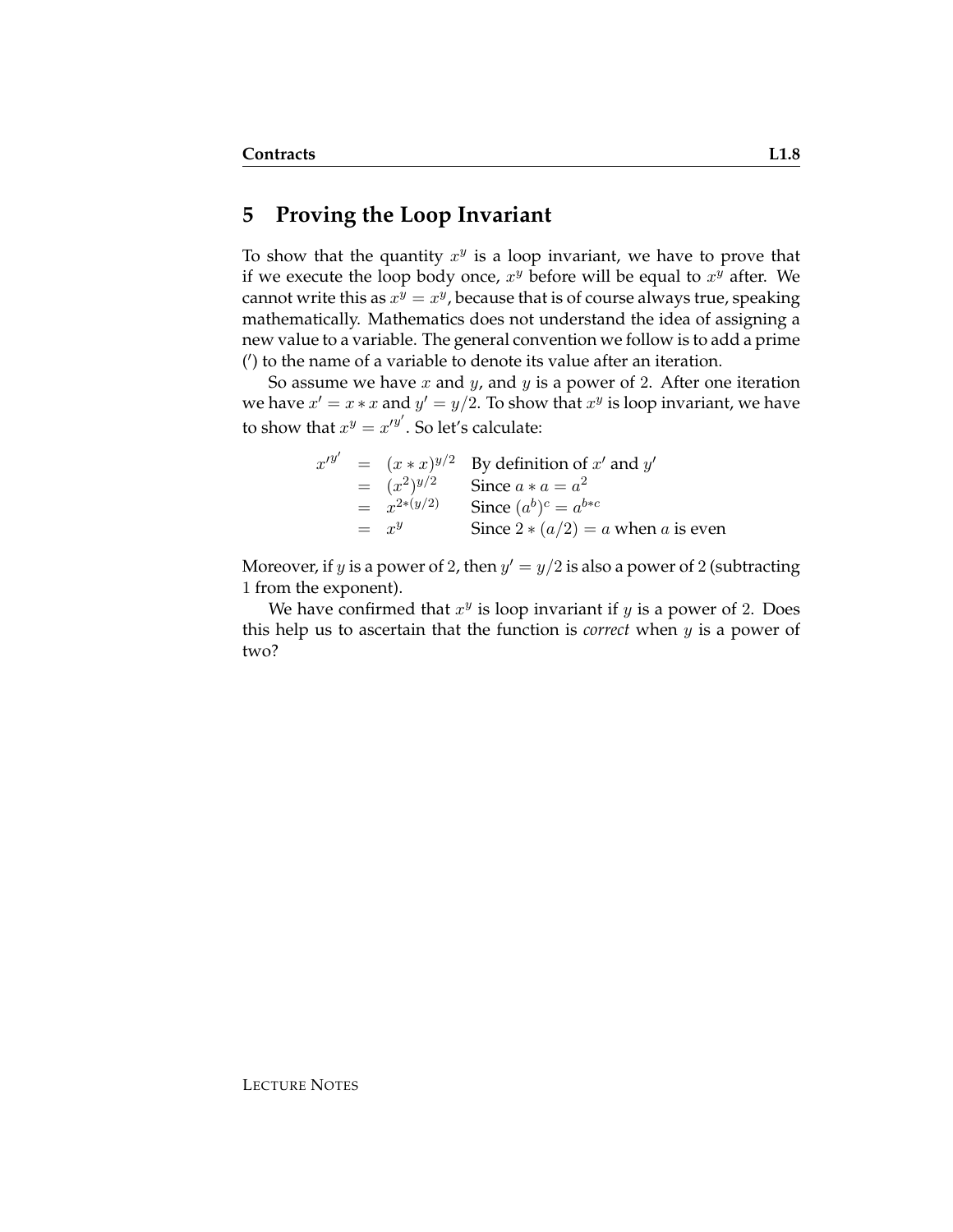### **6 Loop Invariant Implies Postcondition**

The postcondition of a function is usually a statement about the result it returns. Here, the postcondition is that  $f(x, y) = x^y$ . Let's recall the function:

```
1 int f (int x, int y) {
2 int r = 1;
3 while (y > 1) {
4 if (y % 2 == 1) {
5 \t r = x * r;6 }
7 X = X * X;8 y = y / 2;
9 }
10 return r * x;
11 }
```
If y is a power of 2, then the quantity  $x^y$  never changes in the loop (as we have just shown). Also, in that case  $r$  never changes, remaining equal to 1. When we exit the loop,  $y = 1$  because y starts out as some (positive) power of 2 and is divided by 2 every time around loop. So then

 $r * x = 1 * x = x = x^1 = x^y$ 

so we return the correct result,  $x^y$ !

By using two loop invariant expressions  $(r$  and  $x<sup>y</sup>)$  we were able to show that the function returns the correct answer if it does return an answer. Does the loop always terminate?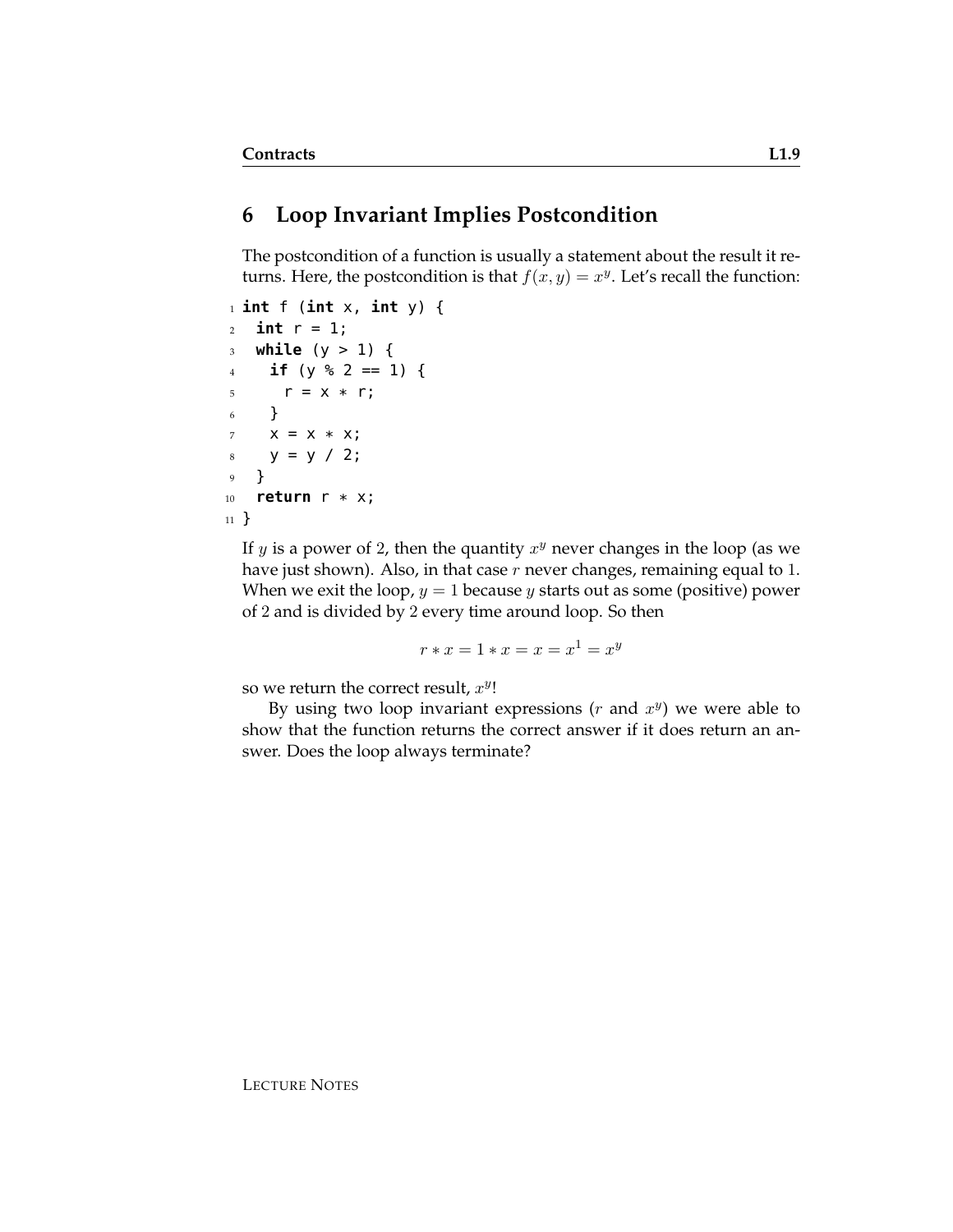# **7 Termination**

In this case it is easy to see that the loop always terminates. To show that a loop always terminates, we need to define some quantity that *always gets strictly smaller* during any arbitrary iteration of the loop, and that can never become negative. This means that the loop can only run a finite number of times.

The quantity  $y/2$  is always less than y when  $y > 0$ , so on any arbitrary iteration of the loop, y gets strictly smaller and it can never become negative. Therefore, we know the loop has to terminate.

(By the same token, we could identify any lower bound, not just zero, and a quantity that strictly decreased and never passed that lower bound, *or* we could identify an upper bound and a quantity that strictly increased but never passed that upper bound!)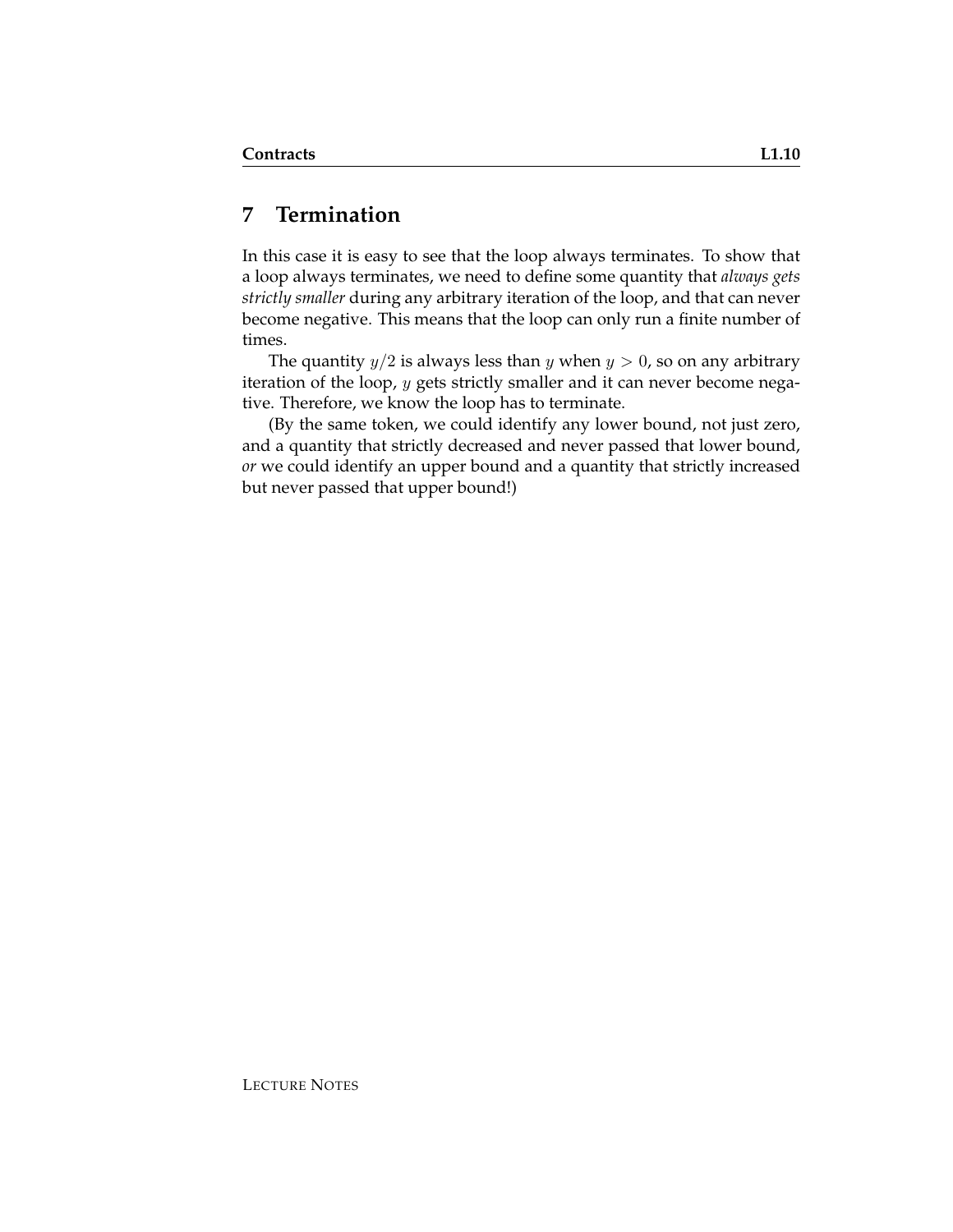# **8 A Counterexample**

We don't have to look at  $y$  being a power of  $2$  — we already know the function works correctly there. Some of the earlier examples were not powers of two, and the function still worked:

 $\rightarrow$  f(2,3); 8 (**int**)  $\leftarrow$  > f( $-2,3$ ); -8 (**int**)  $\rightarrow$   $f(2,1);$ 2 (**int**) -->

What about 0, or negative exponents?

 $\rightarrow$  f(2,0); 2 (**int**)  $\rightarrow$  f(2, -1); 2 (**int**) -->

It looks like we have found at least two problems.  $2^0 = 1$ , so the answer 2 is definitely incorrect.  $2^{-1} = 1/2$  so one might argue it should return 0. Or one might argue in the absence of fractions (we are working with integers), a negative exponent does not make sense. In any case,  $f(2, -1)$ should certainly not return 2.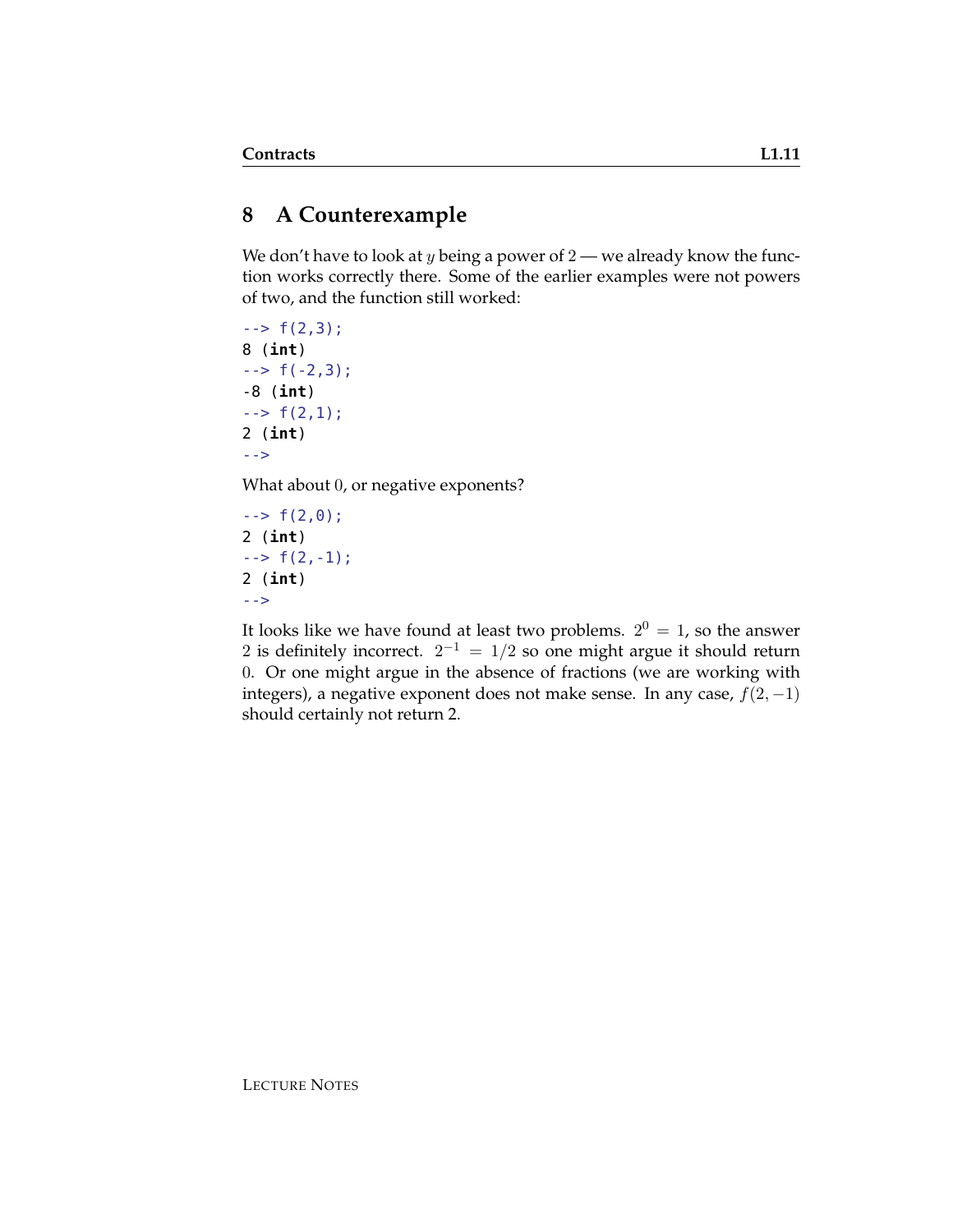## **9 Imposing a Precondition**

Let's go back to a *mathematical* definition of the power function  $x^y$  on integers  $x$  and  $y$ . We define:

> $\int x^0 = 1$  $x^{y+1} = x * x^y$  for  $y \ge 0$

In this form it remains undefined for negative exponents. In programming, this is captured as a *precondition*: we require that the second argument to f not be negative. Preconditions are written as //@**requires** and come before the body of the function.

```
1 int f (int x, int y)
2 //@requires y >= 0;
3 {
4 int r = 1;
5 while (y > 1) {
6 if (y % 2 == 1) {
r = x * r;8 }
9 \times = X * X;10 y = y / 2;11 }
12 return r * x;
13 }
```
This is the first part of what we call the *function contract*. It expresses what the function requires of any client that calls it, namely that the second argument be non-negative. It is an error to call it with a negative argument; no promises are made about what the function might return in such case. It might even abort the computation due to a contract violation.

But a contract usually has two sides. What does  $f$  promise? We know it promises to compute the exponential function, so this should be formally expressed.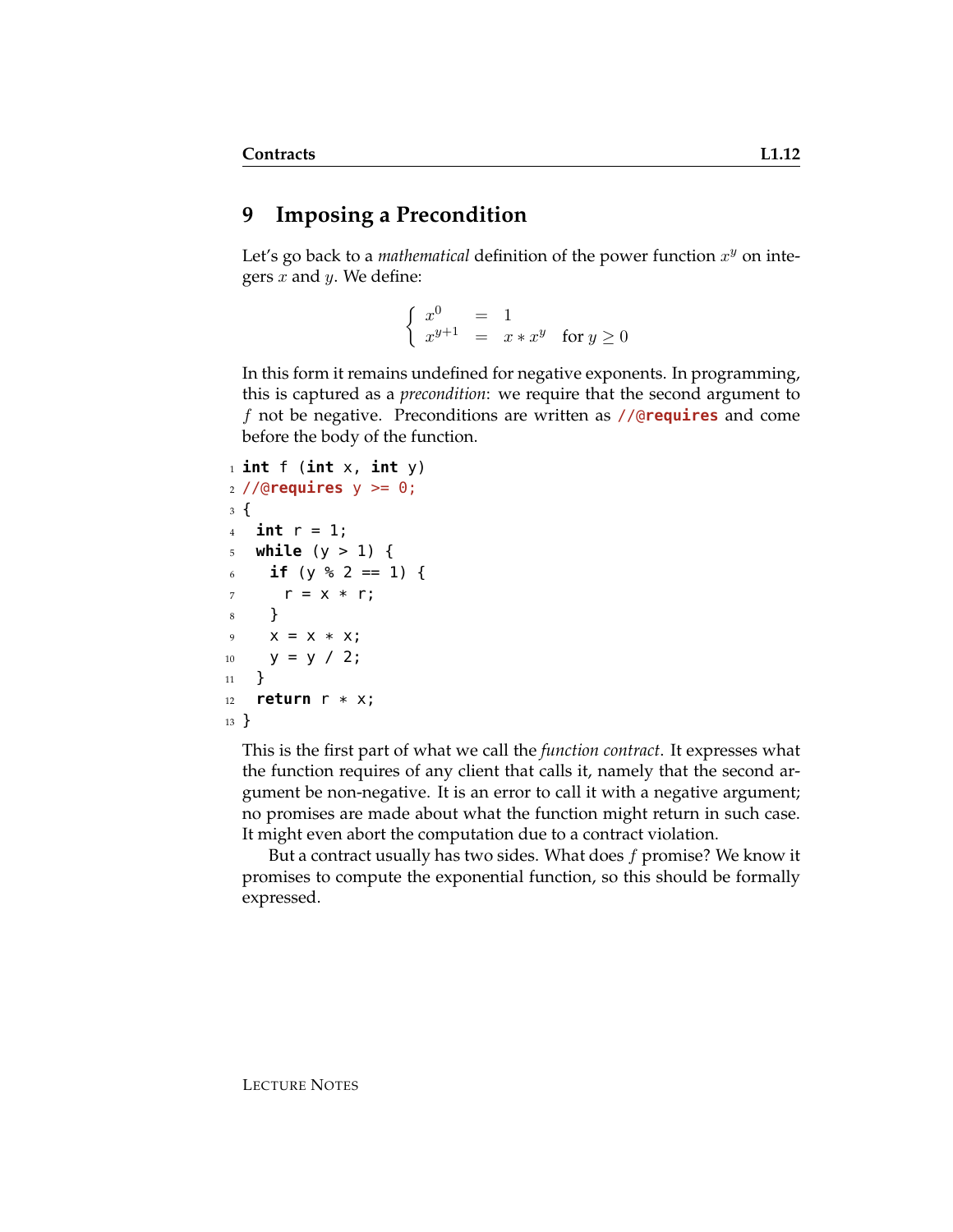## **10 Promising a Postcondition**

The C0 language does not have a built-in power function. So we need to write it explicitly ourselves. But wait! Isn't that what  $f$  is supposed to do? The idea in this and many other examples is to capture a specification in the simplest possible form, even if it may not be computationally efficient, and then promise in the postcondition to satisfy this simple specification. Here, we can transcribe the mathematical definition into a recursive function.

```
int POW (int x, int y)
//@requires y >= 0;
{
 if (y == 0)return 1;
 else
   return x * POW(x, y-1);
}
```
In the rest of the lecture we often silently go back and forth between  $x^y$ and  $POW(x, y)$ . Now we incorporate POW into a formal postcondition for the function. Postconditions have the form //@**ensures** e;, where e is a boolean expression. They are also written before the function body, by convention after the preconditions. Postconditions can use a special variable  $\text{V}\text{result}$  to refer to the value returned by the function.

```
1 int f (int x, int y)
2 //@requires y >= 0;
3 //@ensures \result == POW(x, y);
4 {
5 int r = 1;
6 while (y > 1) {
7 if (y % 2 == 1) {
s \t r = x * r;9 }
10 X = X * X;11 y = y / 2;12 }
13 return r * x;
14 }
```
Note that as far as the function  $f$  is concerned, if we are considering calling it we do not need to look at its body at all. Just looking at the pre- and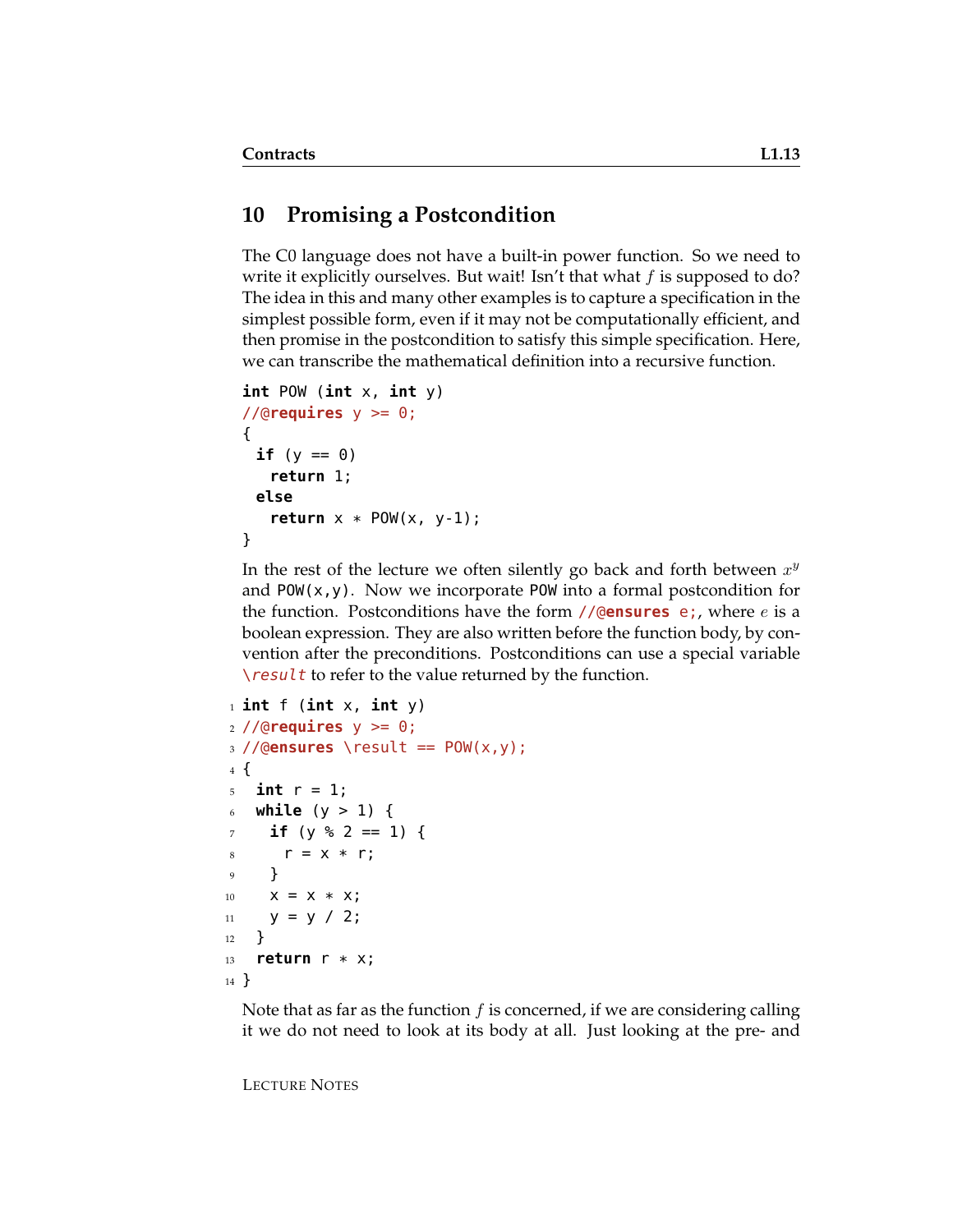post-conditions (the @requires and @ensures clauses) tells us everything we need to know. As long as we adhere to our contract and pass f a nonnegative *y*, then *f* will adhere to its contract and return  $x^y$ .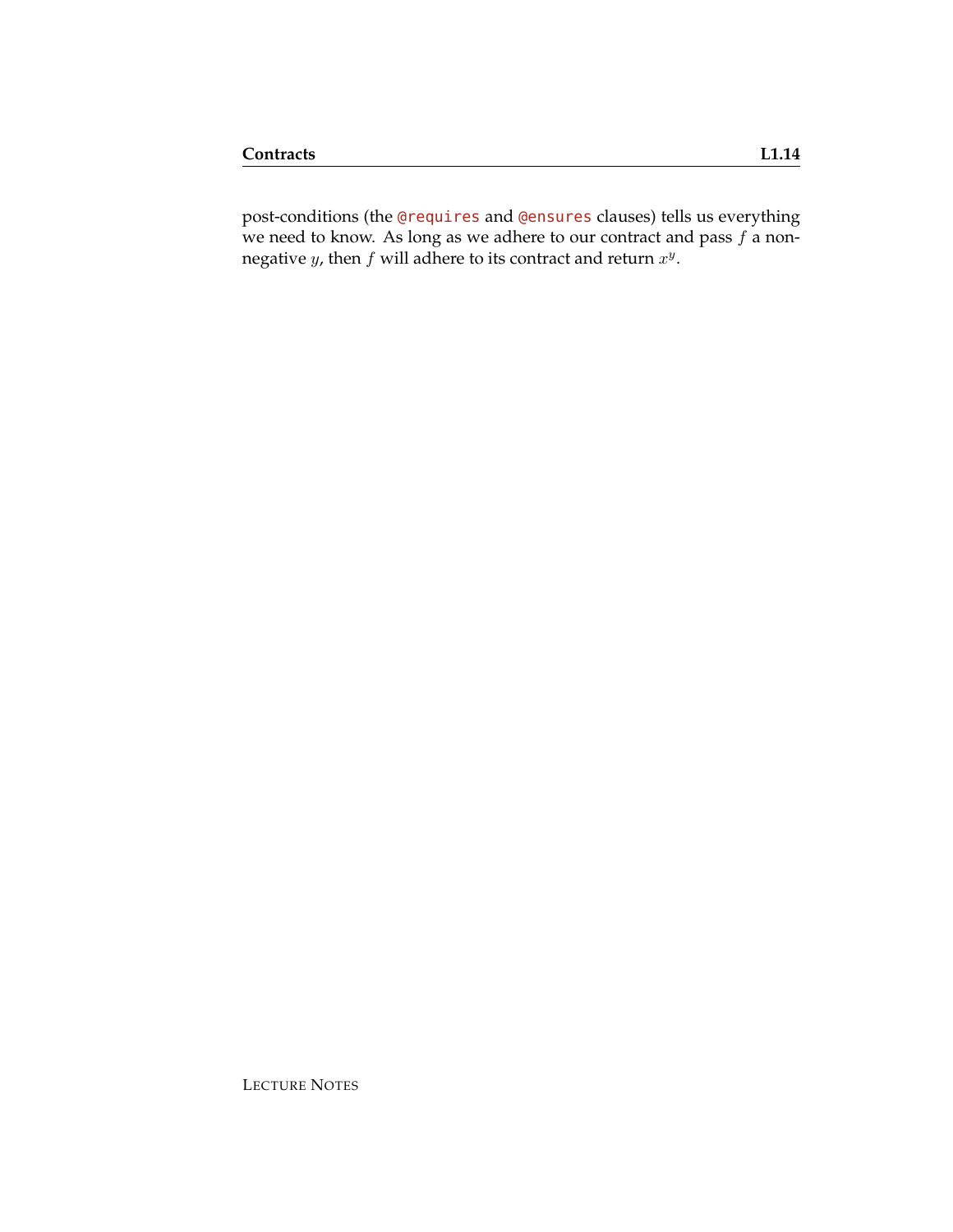# **11 Dynamically Checking Contracts**

During the program development phase, we can instruct the C0 compiler or interpreter to check adherence to contracts. This is done with the -d flag on the command line, which stands for *dynamic checking*. Let's see how the implementation now reacts to correct and incorrect inputs, assuming we have added POW as well as pre- and postconditions as shown above.

```
% coin mystery2b.c0 -d
mystery2b.c0:20.5-20.6:error:cannot assign to variable 'x'
 used in @ensures annotation
   x = x * x;~
Unable to load files, exiting...
%
```
The error is that we are changing the value of x in the body of the loop, while the postcondition refers to  $x$ . If it were allowed, it would violate the principle that we need to look only at the contract when calling the function, because assignments to  $x$  change the meaning of the postcondition. We want \result  $==$  P0W(x,y) for the *original* x and y we passed as arguments to f and not the values x and y might hold at the end of the function.

We therefore change the function body, creating auxiliary variables  $b$ (for base) and  $e$  (for exponent) to replace x and y which we leave unchanged.

```
1 int f (int x, int y)
2 //@requires y >= 0;
3 //@ensures \result == POW(x,y);
4 {
5 int r = 1;
6 int b = x; /* base */
7 int e = y; /* exponent */
8 while (e > 1) {
9 if (e % 2 == 1) {
10 r = b * r;11 }
12 b = b * b;
13 e = e / 2;14 }
15 return r * b;
16 }
```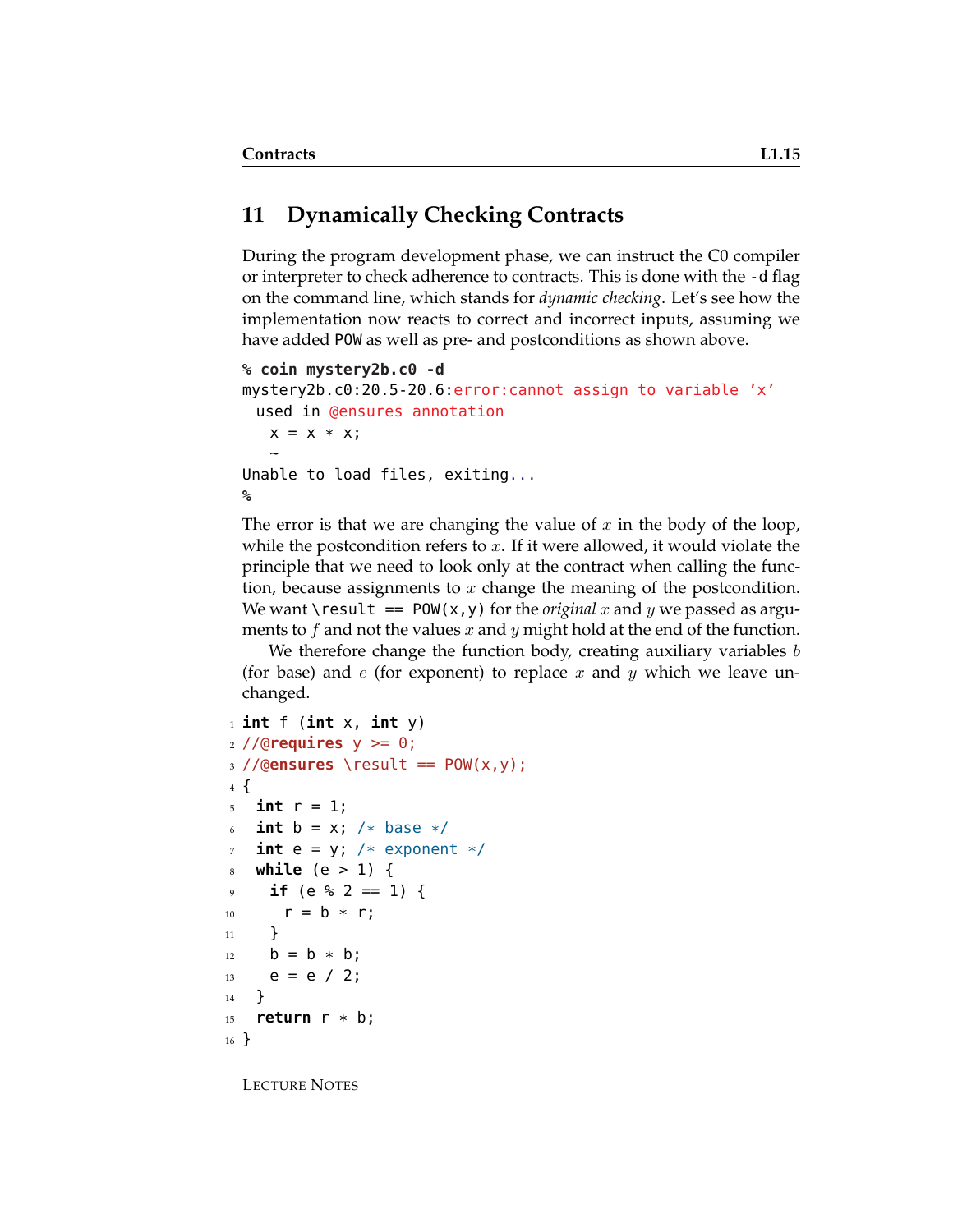Now invoking the interpreter with -d works correctly when we return the right answer, but raises an exception if we give it arguments where we know the function to be incorrect, or arguments that violate the precondition to the function.

```
# coin mystery2c.c0 -d
C0 interpreter (coin) 0.3.3 'Nickel'
Type '#help' for help or '#quit' to exit.
\leftarrow \leftarrow f(3,2);
9 (int)
\leftarrow > f(3, -1);
mystery2c.c0:11.4-11.20: @requires annotation failed
Last position: mystery2c.c0:11.4-11.20
            f from <stdio>:1.1-1.8
\leftarrow > f(2,0);
mystery2c.c0:12.4-12.32: @ensures annotation failed
Last position: mystery2c.c0:12.4-12.32
            f from <stdio>:1.1-1.7
-->
```
The fact that @requires annotation fails in the second example call means that our call is to blame, not  $f$ . The fact that the **@ensures** annotation fails in the third example call means the function  $f$  does not satisfy its contract and is therefore to blame.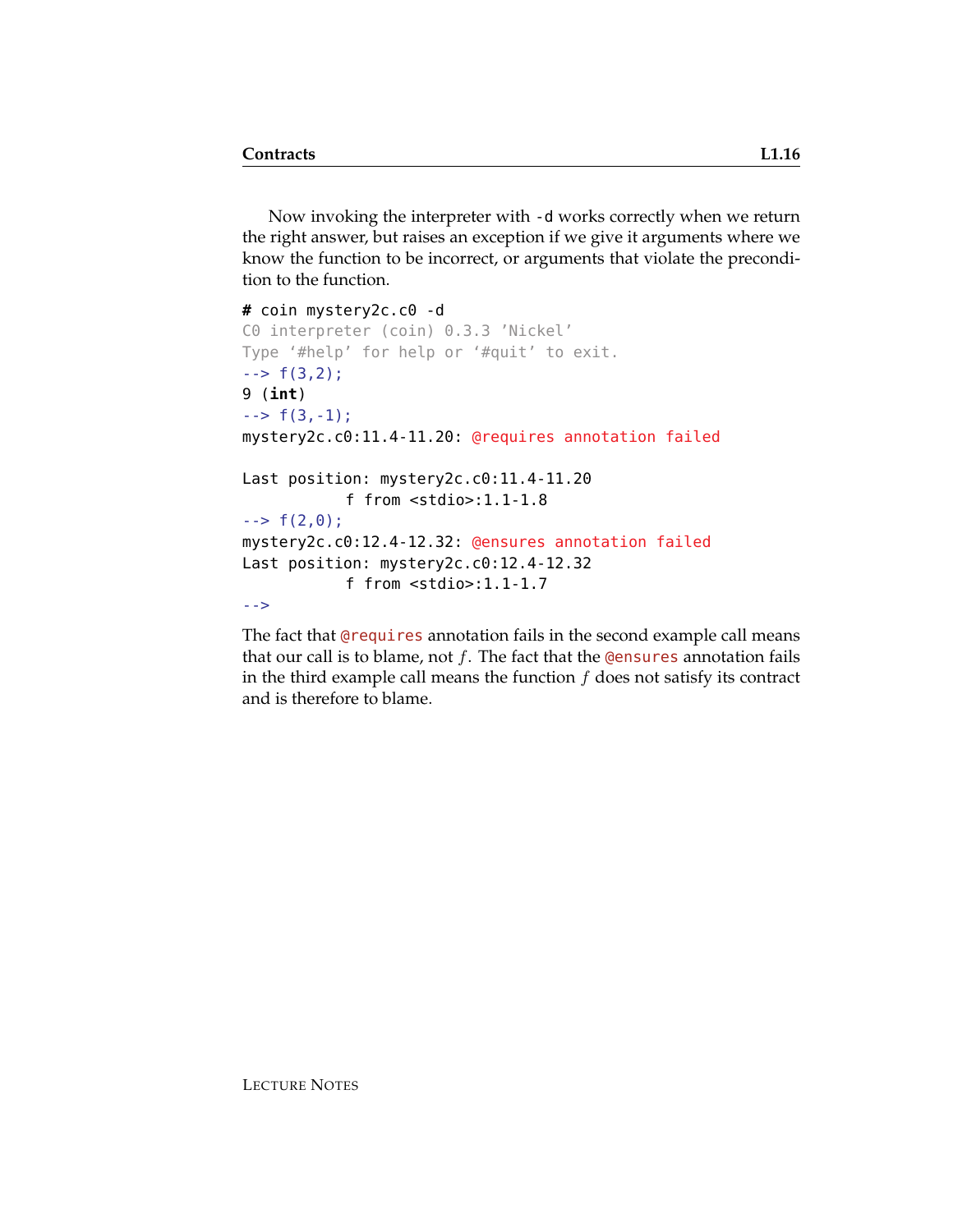#### **12 Generalizing the Loop Invariant**

Before fixing the bug with an exponent of 0, let's figure out why the function apparently works when the exponent is odd. Our loop invariant so far only works when *y* is a power of 2. It uses the basic law that  $b^{2*c} = (b^2)^c =$  $(b * b)^c$  in the case where the exponent  $e = 2 * c$  is even.

What about the case where the exponent is odd? Then we are trying to compute  $b^{2*c+1}$ . With analogous reasoning to above we obtain  $b^{2*c+1} =$  $b * b^{2*c} = b * (b * b)^c$ . This means there is an additional factor of b in the answer. We see that we exactly multiply  $r$  by  $b$  in the case that  $e$  is odd!

```
1 int f (int x, int y)
2 //@requires y \ge 0;
3 //@ensures \result == POW(x,y);
4 {
5 int r = 1;
6 int b = x; /* base */
7 int e = y; /* exponent */
8 while (e > 1) {
9 if (e % 2 = 1) {
10 r = b * r;11 }
12 b = b * b;
13 e = e / 2;
14 }
15 return r * b;
16 }
```
What quantity remains invariant now, throughout the loop? Try to form a conjecture for a more general loop invariant before reading on.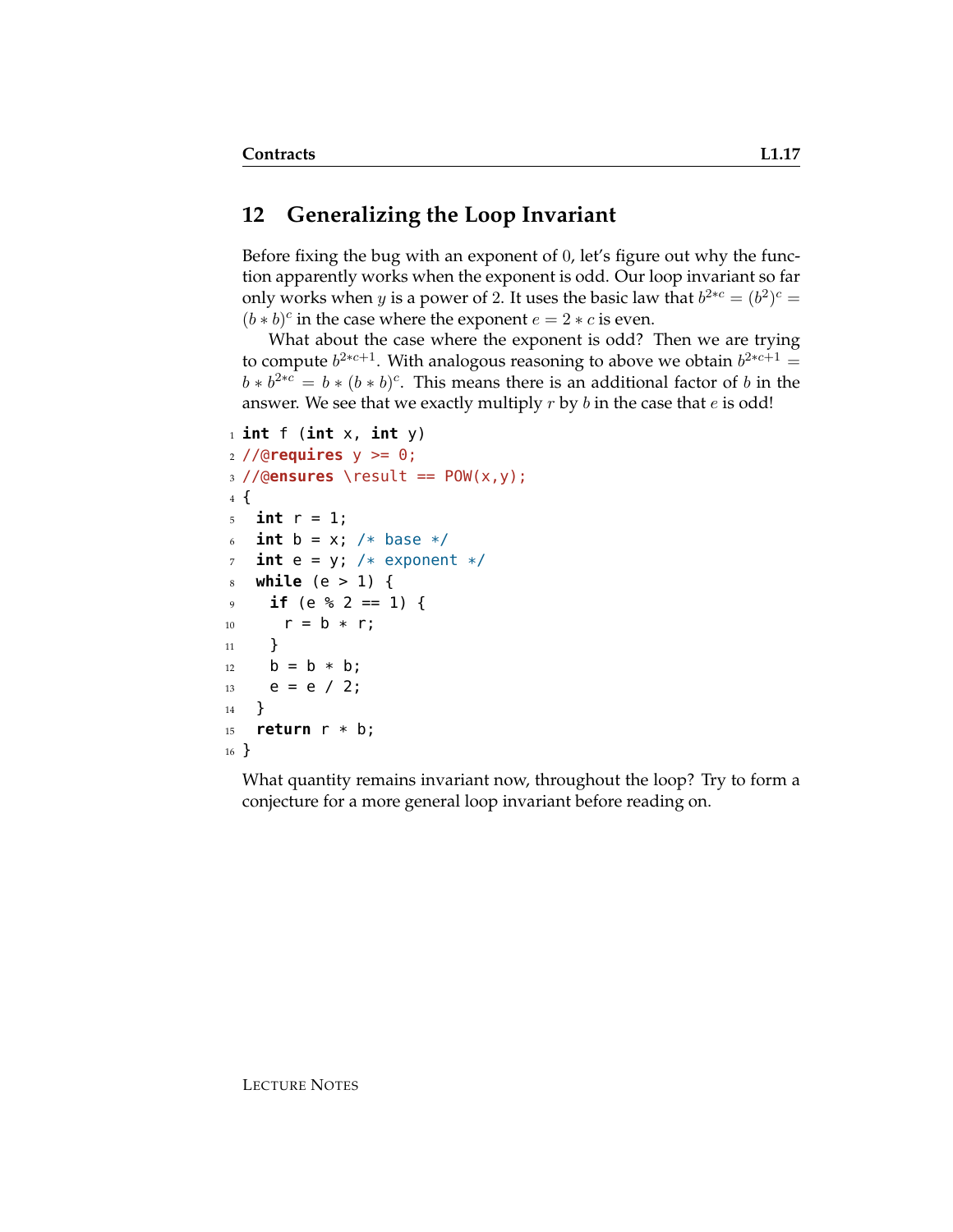Let's make a table again, this time to trace a call when the exponent is not a power of two, say, while computing  $2^7$  by calling  $f(2, 7)$ .

| iteration |    | $\epsilon$   | $\boldsymbol{r}$ | $h^e$ | $r * b^e$ |
|-----------|----|--------------|------------------|-------|-----------|
|           |    |              |                  | 128   | 28        |
|           |    | $\mathbf{Q}$ | റ                | 64    | 28        |
|           | 16 |              |                  | 16    | 28        |

As we can see,  $b^e$  is not invariant, but  $r * b^e = 128$  is! The extra factor from the equation on the previous page is absorbed into  $r$ .

We now express this proposed invariant formally in C0. This requires the @loop\_invariant annotation. It must come immediately before the loop body, but it is checked just before the loop exit condition. We would like to say that the expression  $r * POW(b, e)$  is invariant, but this is not possible directly.

Loop invariants in C0 are *boolean* expressions which must be either true or false. We can achieve this by stating that  $r * POW(b, e) == POW(x, y)$ . Observe that x and y do not change in the loop, so this guarantees that  $r * POW(b, e)$  never changes either. But it says a little more, stating what the invariant quantity is in term of the original function parameters.

```
1 int f (int x, int y)
2 //@requires y >= 0;
3 //@ensures \result == POW(x,y);
4 {
5 int r = 1;
6 int b = x; /* base */
7 int e = y; /* exponent */
8 while (e > 1)
9 //@loop_invariant r * POW(b,e) == POW(x,y);
10 {
_{11} if (e % 2 == 1) {
12 r = b * r;13 }
14 b = b * b;
15 e = e / 2;
16 }
17 return r * b;
18 }
```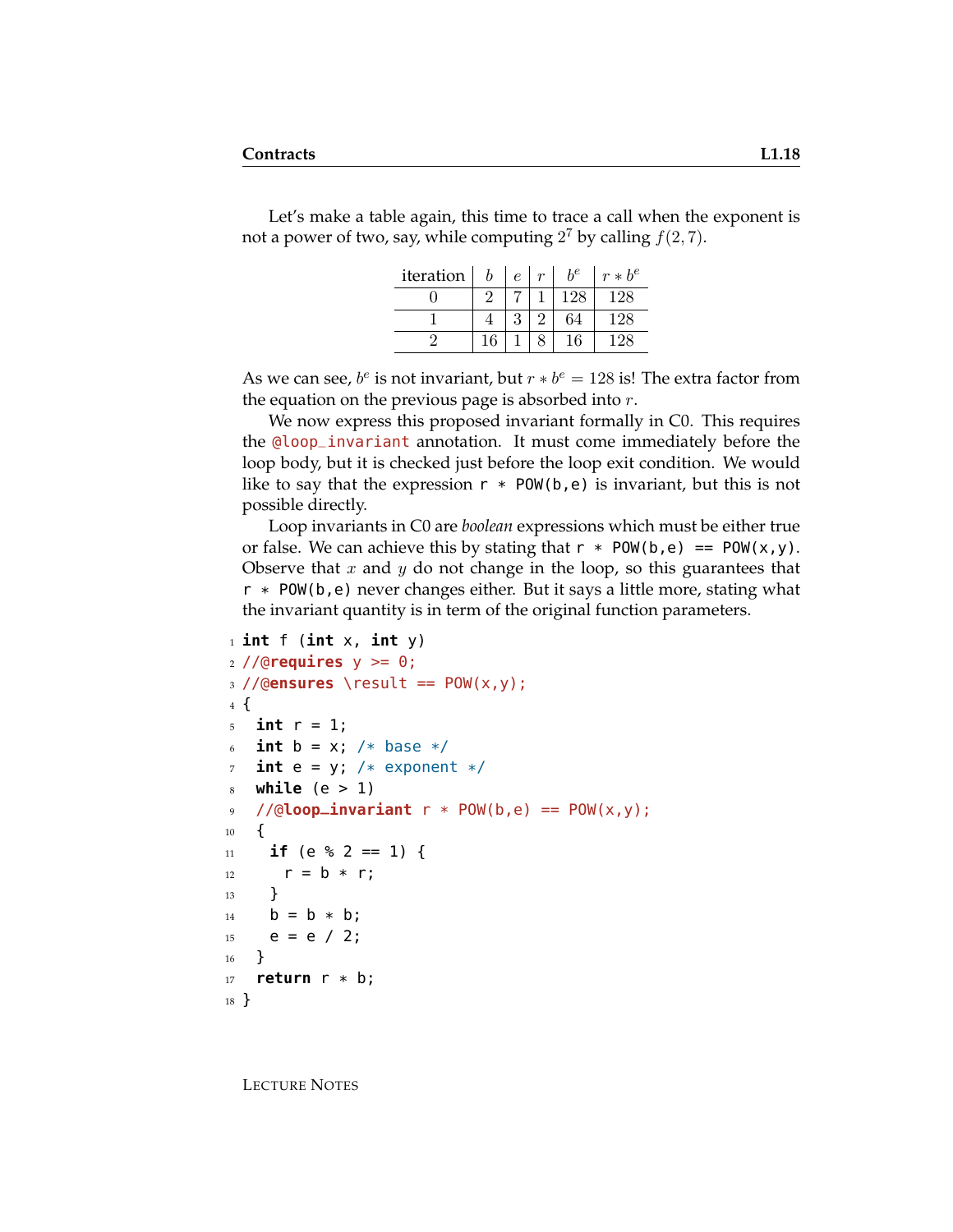## **13 Fixing the Function**

The bug we have discovered so far was for  $y = 0$ . In that case,  $e = 0$ so we never go through the loop. If we exit the loop and  $e = 1$ , then the loop invariant implies the function postcondition. To see this, note that we return  $r * b$  and  $r * b = r * b^1 = r * b^e = x^y$ , where the last equation is the loop invariant. When  $y$  (and therefore  $e$ ) is 0, however, this reasoning does not apply because we exit the loop and  $e = 0$ , not 1:  $x^0 = 1$  but  $r * b = x$ since  $r = 1$  and  $b = x$ .

Think about how you might fix the function and its annotations before reading on.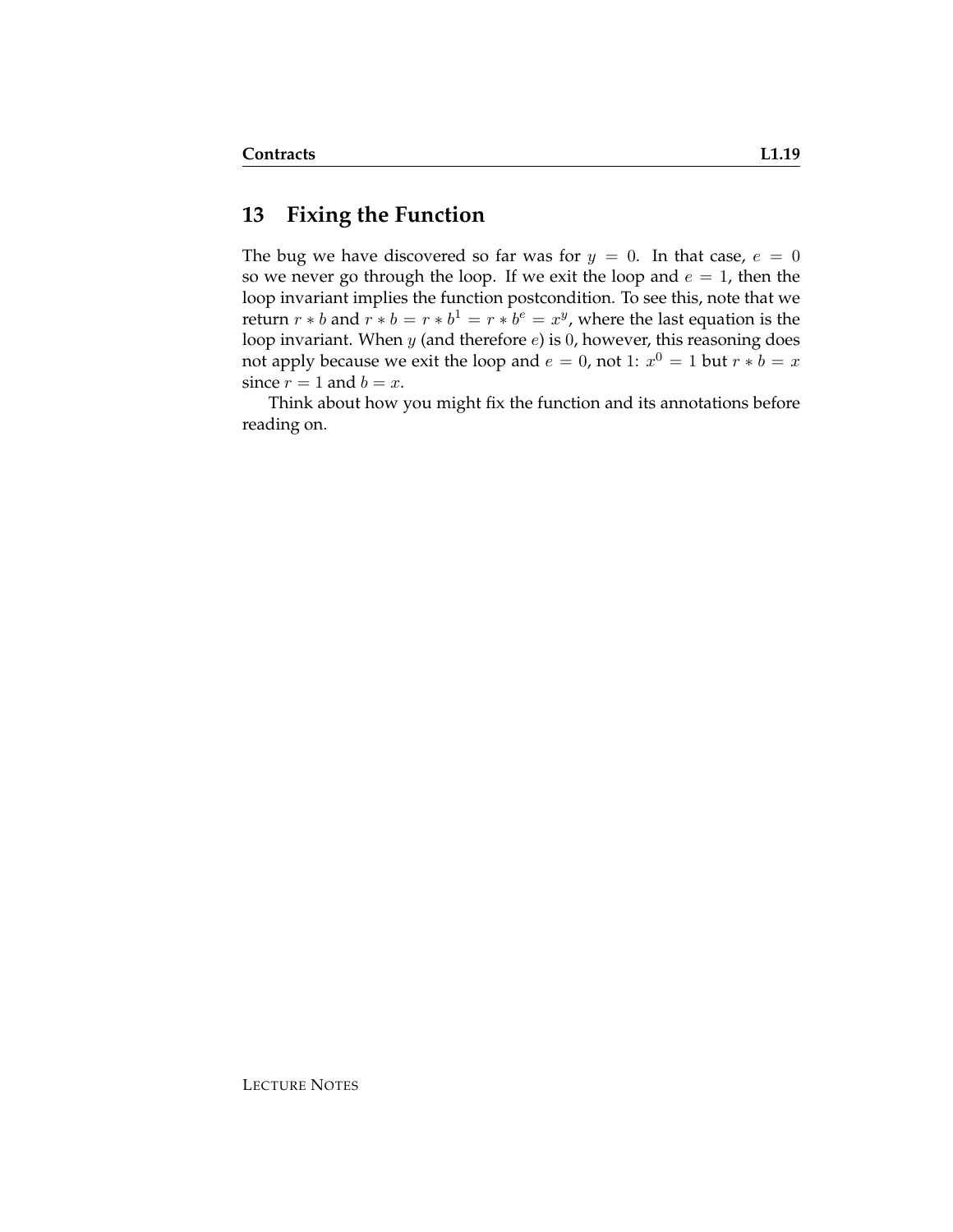We can fix it by carrying on with the while loop until  $e = 0$ . On the last iteration  $e$  is 1, which is odd, so we set  $r' = b * r$ . This means we now should return  $r'$  (the new  $r$ ) after the one additional iteration of the loop, and not  $r * b$ .

```
1 int f (int x, int y)
2 //@requires y >= 0;
3 //@ensures \result == POW(x,y);
4 {
5 int r = 1;
6 int b = x; /* base */
\tau int e = y; /* exponent */
8 while (e > 0)
9 //@loop_invariant r * POW(b,e) == POW(x,y);
10 {
11 if (e % 2 == 1) {
12 r = b * r;13 }
14 b = b * b;
15 e = e / 2;
16 }
17 return r;
18 }
```
Now when the exponent  $y = 0$  we skip the loop body and return  $r = 1$ , which is the right answer for  $x^0$ ! Indeed:

```
% coin mystery2e.c0 -d
C0 interpreter (coin) 0.3.3 'Nickel'
Type '#help' for help or '#quit' to exit.
\leftarrow > f(2,0);
1 (int)
-->
```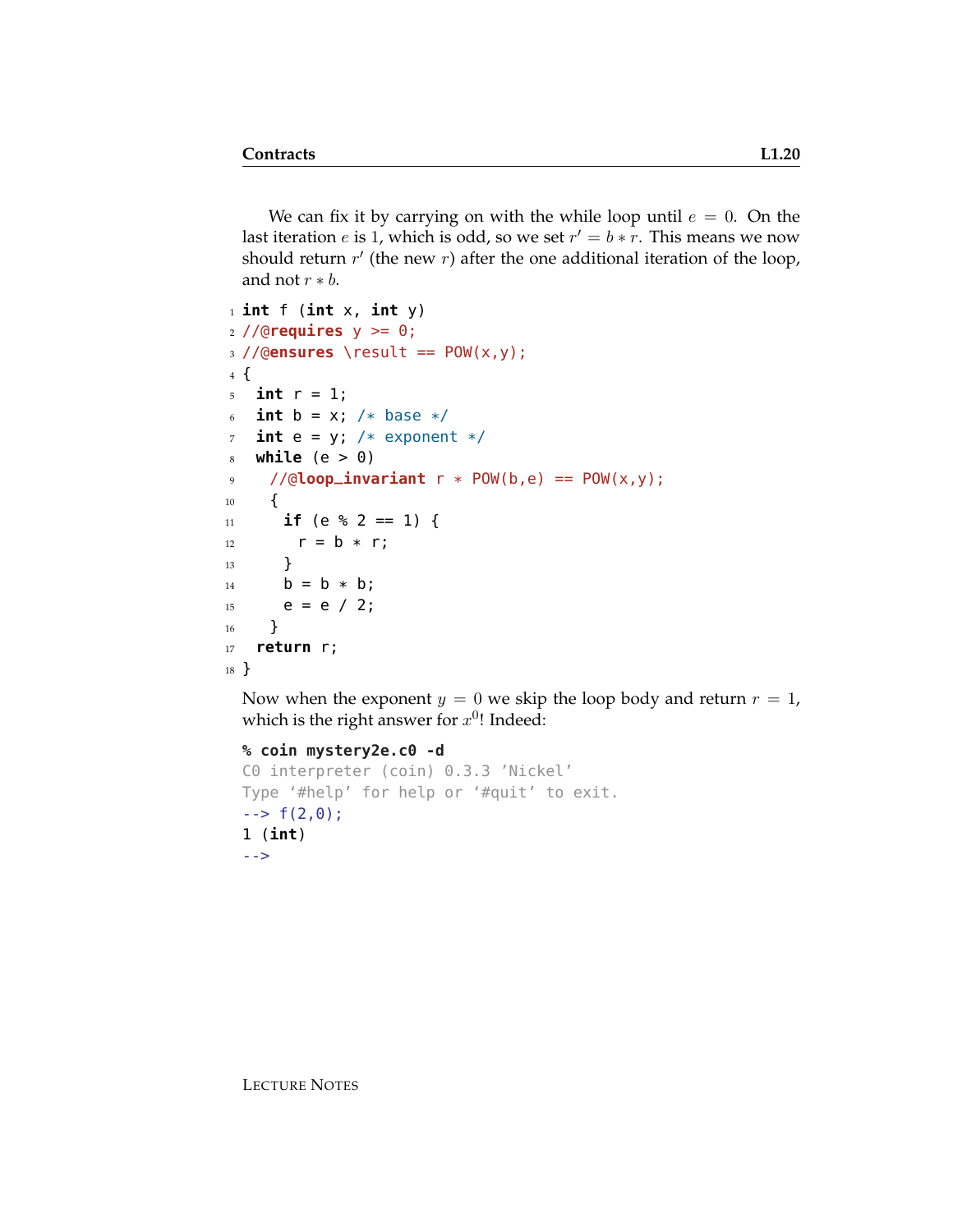#### **14 Strengthening the Loop Invariant Again**

We would now like to show that the improved function is correct. That requires two steps: one is that the loop invariant implies the postcondition; another is that the proposed loop invariant is indeed a loop invariant. The loop invariant,  $r * b^e = x^y$  implies that the result  $r = x^y$  if we know that  $e = 0$  (since  $b^0 = 1$ ).

But how do we know that  $e = 0$  when we exit the loop? Actually, we don't: the loop invariant is too weak to prove that. The negation of the exit condition only tells us that  $e \leq 0$ . However, if we add another loop invariant, namely that  $e \geq 0$ , then we know  $e = 0$  when the loop is exited and the postcondition follows. For clarity, we also add a (redundant) assertion to this effect after the loop and before the return statement.

```
1 int f (int x, int y)
2 //@requires y >= 0;
3 //@ensures \result == POW(x,y);
4 {
5 int r = 1;
6 int b = x; /* base */
7 int e = y; /* exponent */
8 while (e > 0)
9 //@loop_invariant e >= 0;
10 //@loop_invariant r * POW(b, e) == POW(x, y);
11 \quad \text{f}12 if (e % 2 == 1) {
13 r = b * r;14 }
15 b = b * b;
16 e = e / 2;
17 }
18 / /@assert e == 0;
19 return r;
20 }
```
The **@assert** annotation can be used to verify an expression that should be true. If it is not, our reasoning must have been faulty somewhere else. @assert is a useful debugging tool and sometimes helps the reader understand better what the code author intended.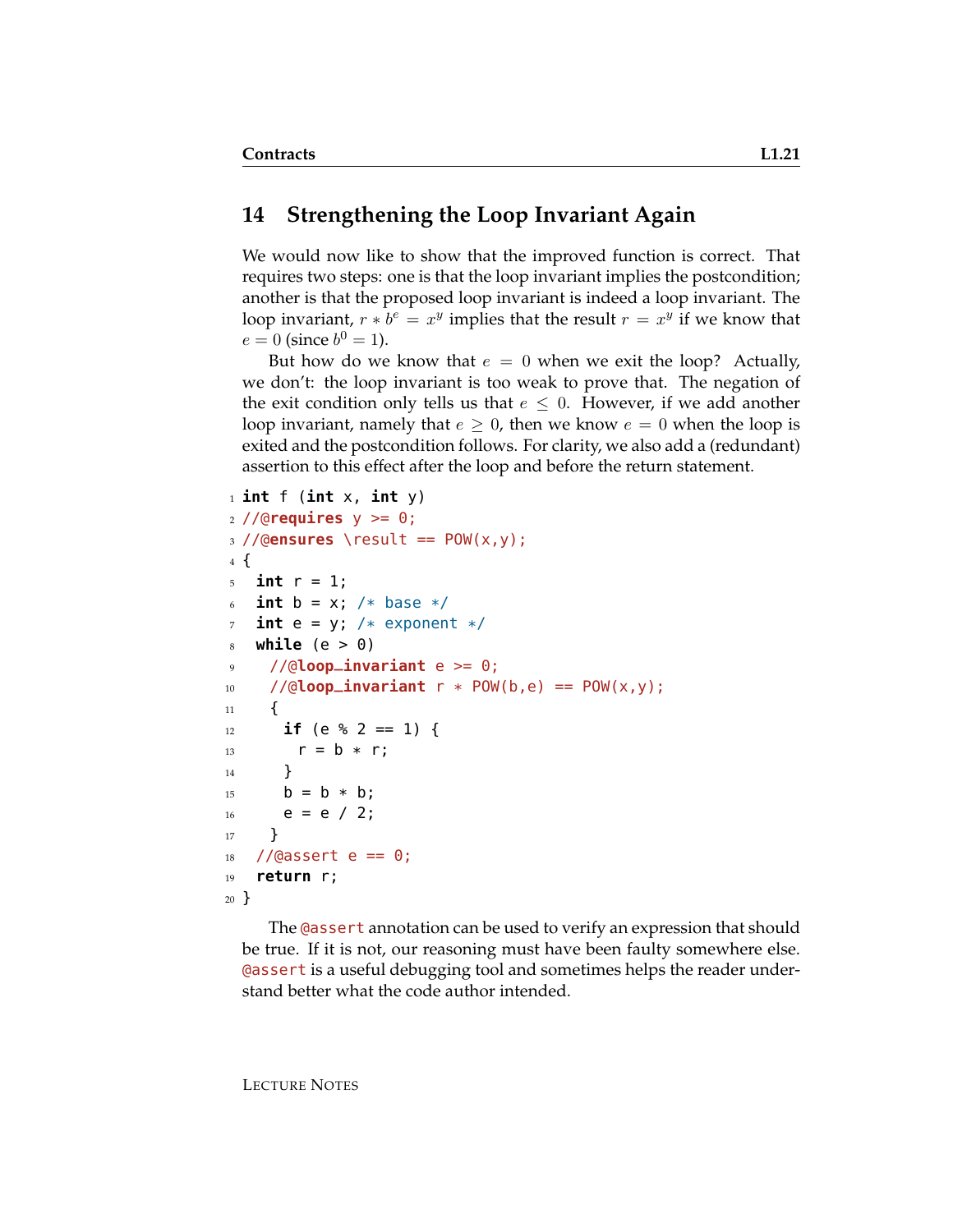#### **15 Verifying the Loop Invariants**

It seems like we have beaten this example to death: we have added pre- and post-conditions, stated loop invariants, fixed the original bug and shown that the loop invariants imply the postcondition. But we have not yet verified that the loop invariant actually holds! Ouch! Let's do it.

We begin with the invariant //@**loop\_invariant** e >= 0;, which we write in the mathematical form  $e > 0$  for convenience. We have to demonstrate two properties.

- **Init:** The invariant holds initially. When we enter the loop,  $e = y$  and  $y \ge 0$ by the precondition of the function. Done.
- **Preservation:** Assume the invariant holds just before the exit condition is checked. We have to show that it is true again when we reach the exit condition after one iteration of the loop.

**Assumption:**  $e \geq 0$ .

**To show:**  $e' \geq 0$  where  $e' = e/2$ , with integer division. This clearly holds.

Next, we look at the invariant //@**loop\_invariant**  $r * POW(b, e) == POW(x, y)$ ; again written in its mathematical form as  $r * b^e = x^y$  for clarity.

- **Init:** The invariant holds initially, because when entering the loop we have  $r = 1$ ,  $b = x$  and  $e = y$ .
- **Preservation:** We show that the invariant is preserved on every iteration. For this, we distinguish two cases:  $e$  is even and  $e$  is odd.

Assumption:  $r * b^e = x^y$ .

**To show:**  $r' * b'^{e'} = x^y$ , where  $r'$ ,  $b'$ , and  $e'$  are the values of r, b, and  $e$ after one iteration.

**Case** e is even:

Then  $r' = r$ ,  $b' = b * b$  and  $e' = e/2$  and we reason:

$$
r' * b'^{e'} = r * b * b^{e/2}
$$
  
=  $r * b^{2*(e/2)}$  Since  $(a^2)^c = a^{2*c}$   
=  $r * b^e$  Since e is even  
=  $x^y$  By assumption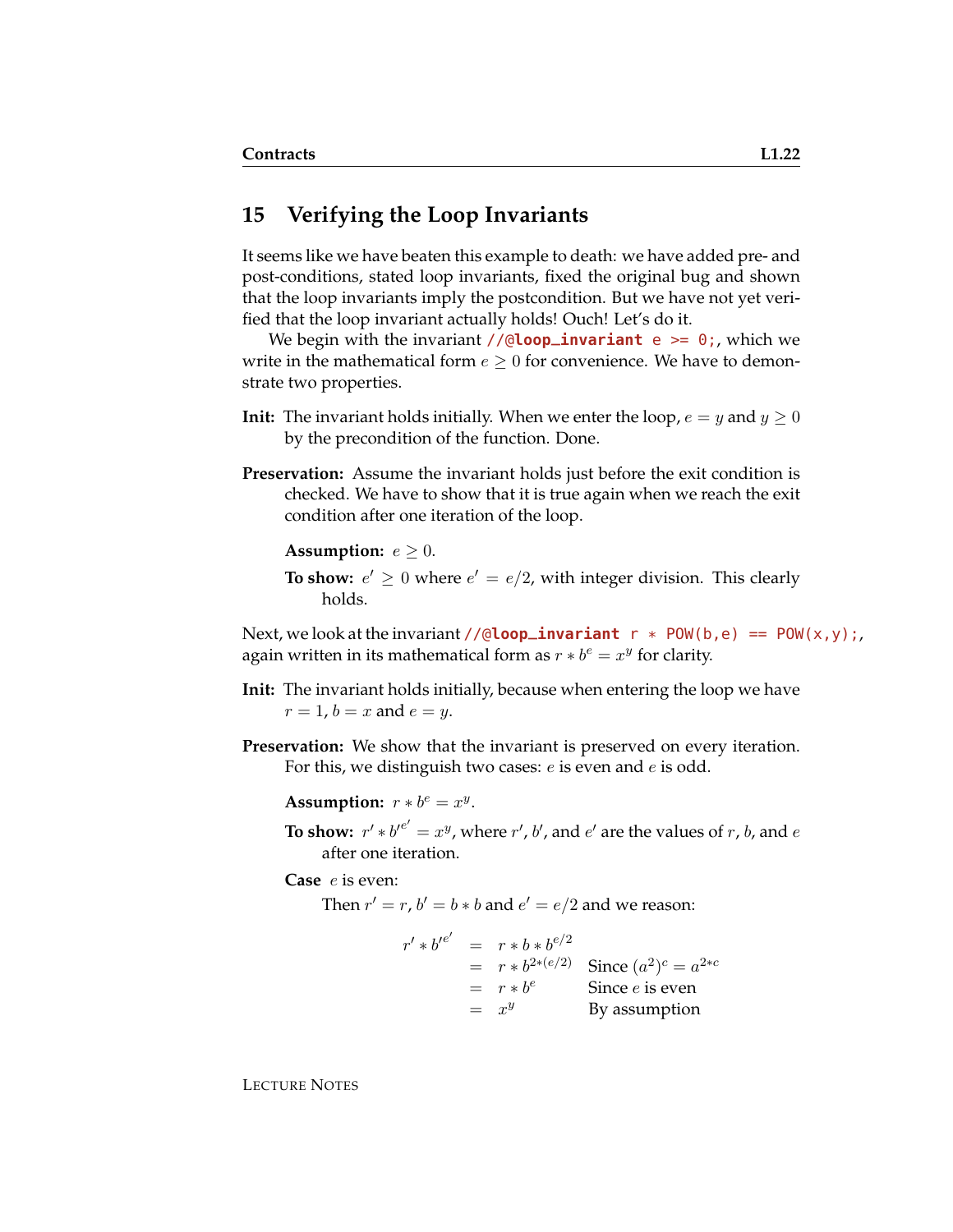**Case** e is odd:

Then  $r' = b * r$ ,  $b' = b * b$  and  $e' = (e - 1)/2$  and we reason:  $r' * b'^{e'} = (b * r) * b * b^{(e-1)/2}$  $= (b * r) * b^{2 * (e-1)/2}$  Since  $(a$  $^{2})^{c} = a^{2*c}$  $= (b * r) * b^{e-1}$ Since  $e - 1$  is even  $= r * b^{e^{\prime}}$ e Since  $a * (a^c) = a^{c+1}$  $= x^y$ By assumption

This shows that both loop invariants hold on every iteration.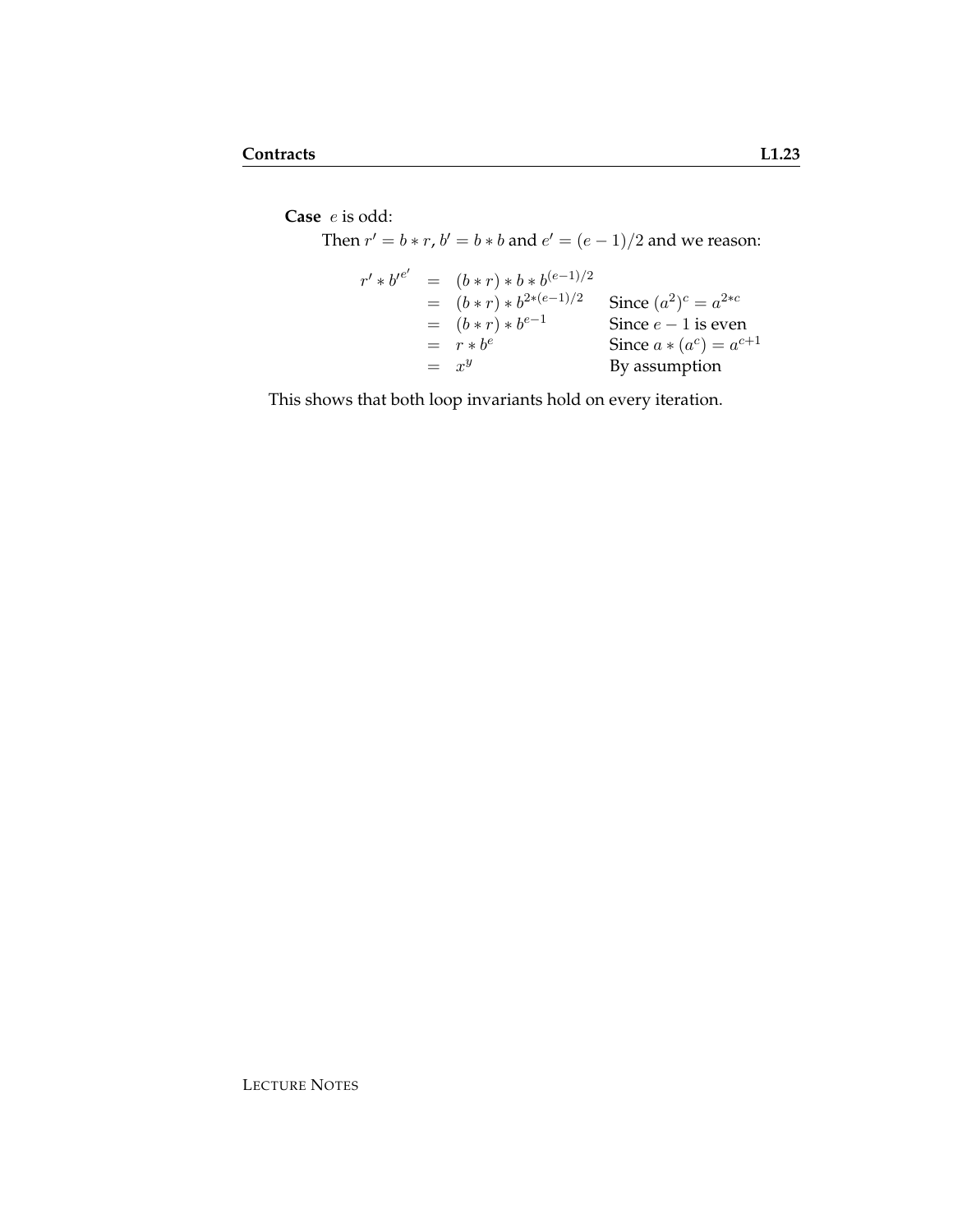## **16 Termination**

The previous argument for termination still holds. By loop invariant, we know that  $e \geq 0$ . When we enter the body of the loop, the condition must be true so  $e > 0$ . Now we just use that  $e/2 < e$  for  $e > 0$ , so the value of e is strictly decreasing and positive, which, as an integer, means it must eventually become 0, upon which we exit the loop and return from the function after one additional step.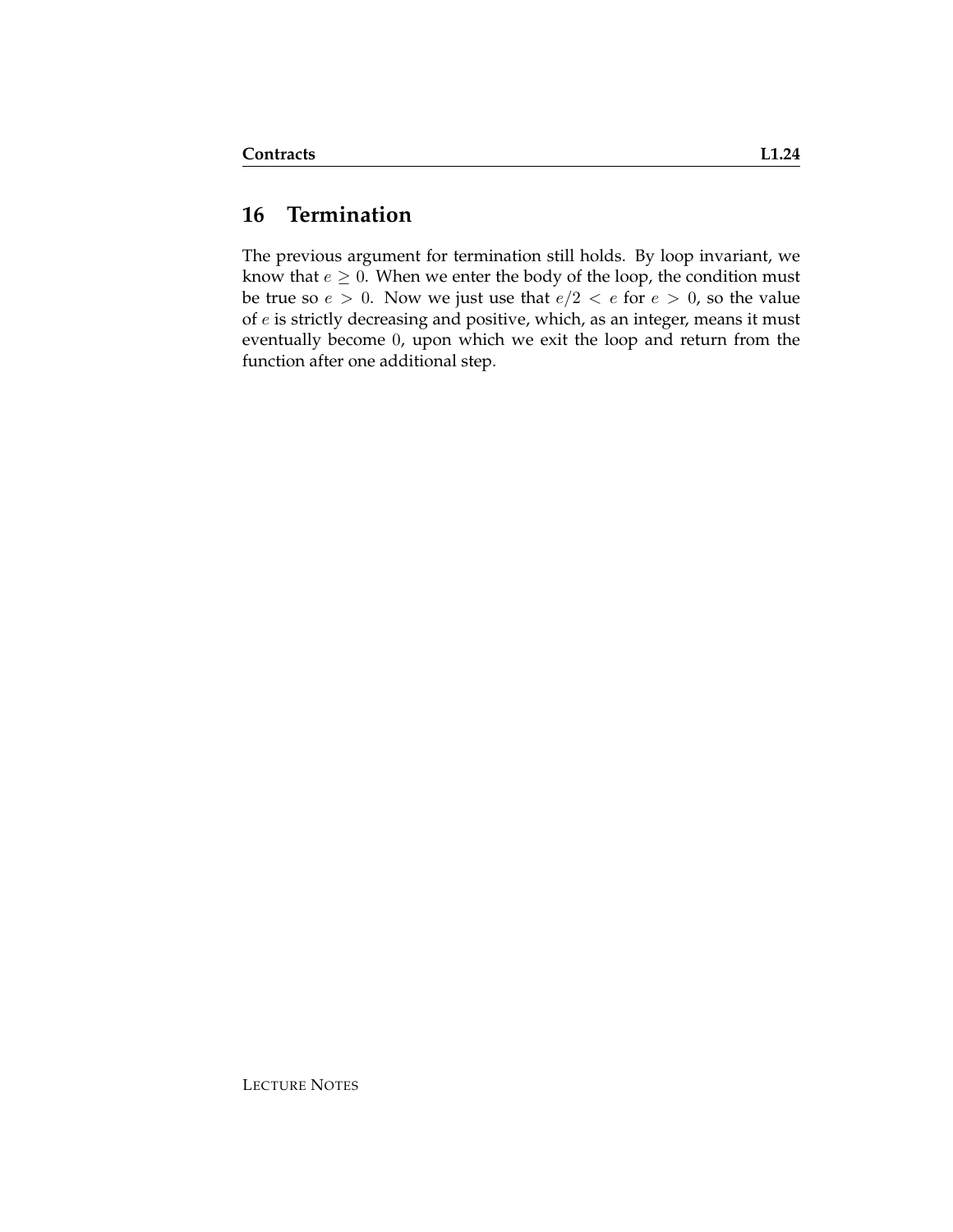# **17 A Surprise**

Now, let's try our function on some larger numbers, computing some powers of 2.

```
% coin mystery2f.c0 -d
```

```
C0 interpreter (coin) 0.3.3 'Nickel'
Type '#help' for help or '#quit' to exit.
\leftarrow > f(2,30);
1073741824 (int)
\leftarrow > f(2,31);
-2147483648 (int)
\leftarrow \leftarrow f(2,32);0 (int)
-->
```
 $2^{30}$  looks plausible, but how could  $2^{31}$  be negative or  $2^{32}$  be zero? We claimed we just proved it correct!

The reason is that the values of type **int** in C0 or C and many other languages actually do not represent arbitrarily large integers, but have a fixed-size representation. In mathematical terms, this means that we are dealing with *modular arithmetic*. The fact that 2 <sup>32</sup> = 0 provides a clue that integers in C0 have 32 bits, and arithmetic operations implement arithmetic modulo  $2^{32}$ .

In this light, the results above are actually correct. We examine modular arithmetic in detail in the next lecture.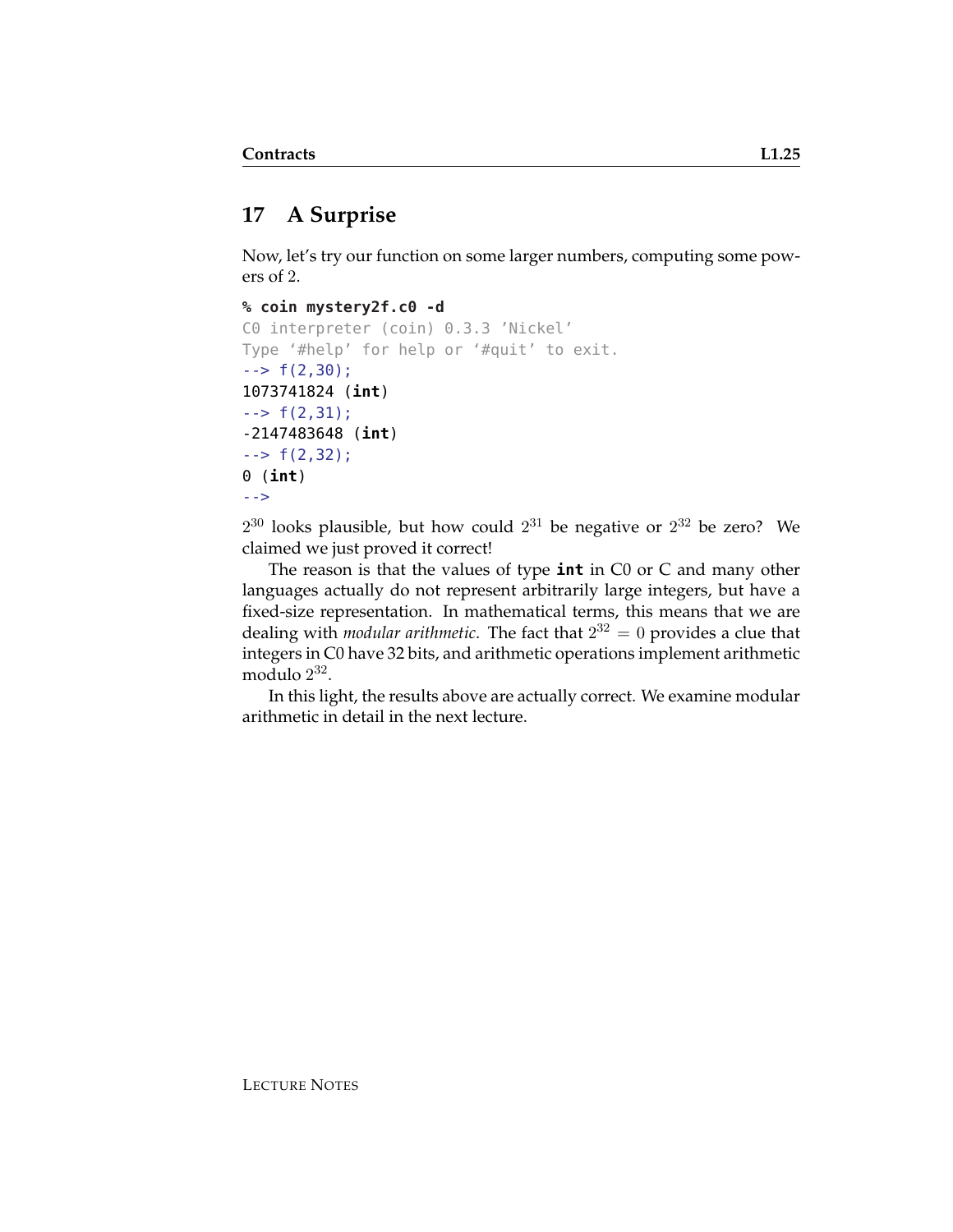#### **18 Summary: Contracts, and Why They are Important**

We have introduced *contracts*, using the example of an algorithm for integer exponentiation.

Contracts are expressed in form of annotations, started with  $//@.$  These annotations are checked when the program is executed if it is compiled or interpreted with the -d flag. Otherwise, they are ignored.

The forms of contracts, and how they are checked, are:

- **@requires:** A precondition to a function. This is checked just before the function body executes.
- **@ensures:** A postcondition for a function. This is checked just after the function body has been executed. We use  $\text{result}$  to refer to the value returned by the function to impose a condition on it.
- **@loop\_invariant:** A loop invariant. This is checked every time just before the loop exit condition is tested.
- **@assert:** An assertion. This is like a statement and is checked every time it is encountered during execution.

Contracts are important for two purposes.

- **Testing:** Contracts represent a kind of generic test of a function. Rather than stating specific inputs (like f(2,8) and testing the answer 256), contracts talk about expected properties for *arbitrary* values. On the other hand, contracts are only useful in this regard if we have a good set of test cases, because contracts that are not executed with values that cause them to fail cannot cause execution to abort.
- **Reasoning:** Contracts express properties of programs so we can *prove*them. Ultimately, this can mathematically verify program correctness. Since correctness is *the* most important concern about programs, this is a crucial aspect of program development. Different forms of contracts have different roles, reviewed below.

The proof obligations for contracts are as follows:

**@requires:** At the call sites we have to prove that the precondition for the function is satisfied for the given arguments. We can then assume it when reasoning in the body of the function.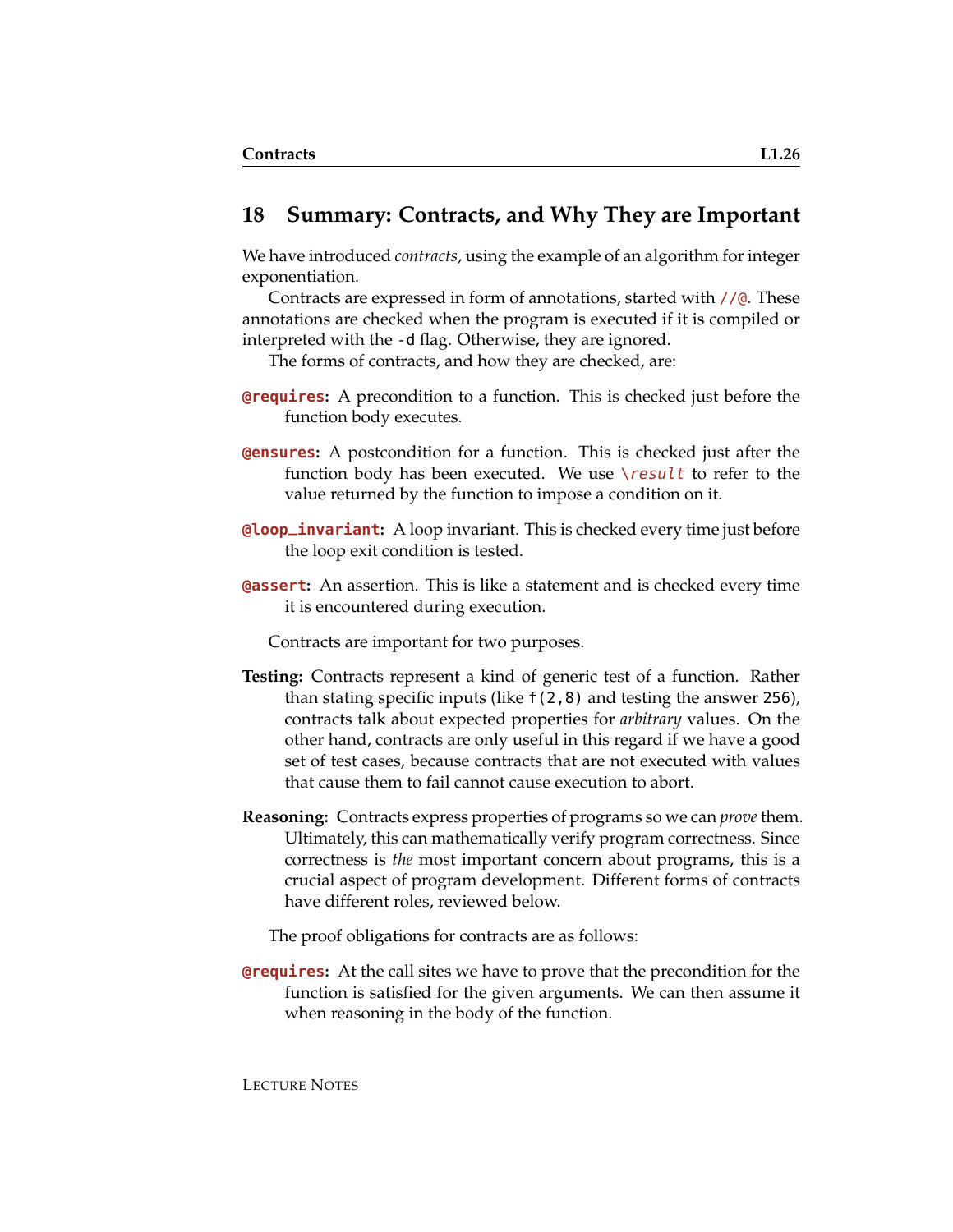**@ensures:** At the return sites inside a function we have to prove that the postcondition is satisfied for the given return value. We can then assume it at the call site.

**@loop\_invariant:** We have to show:

- **Init:** The loop invariant is satisfied initially, when the loop is first encountered.
- **Preservation:** Assuming the loop invariant is satisfied at the beginning of the loop (just before the exit test), we have to show it still holds when the beginning of the loop is reached again, after one iteration of the loop.

We are then allowed to assume that the loop invariant holds after the loop exits, together with the exit condition.

**@assert:** We have to show that an assertion is satisfied when it is reached during program execution. We can then assume it for subsequent statements.

Contracts are crucial for reasoning since (a) they express what needs to be proved in the first place (give the program's *specification*), and (b) they *localize* reasoning: from a big program to the conditions on the individual functions, from the inside of a big function to each loop invariant or assertion.